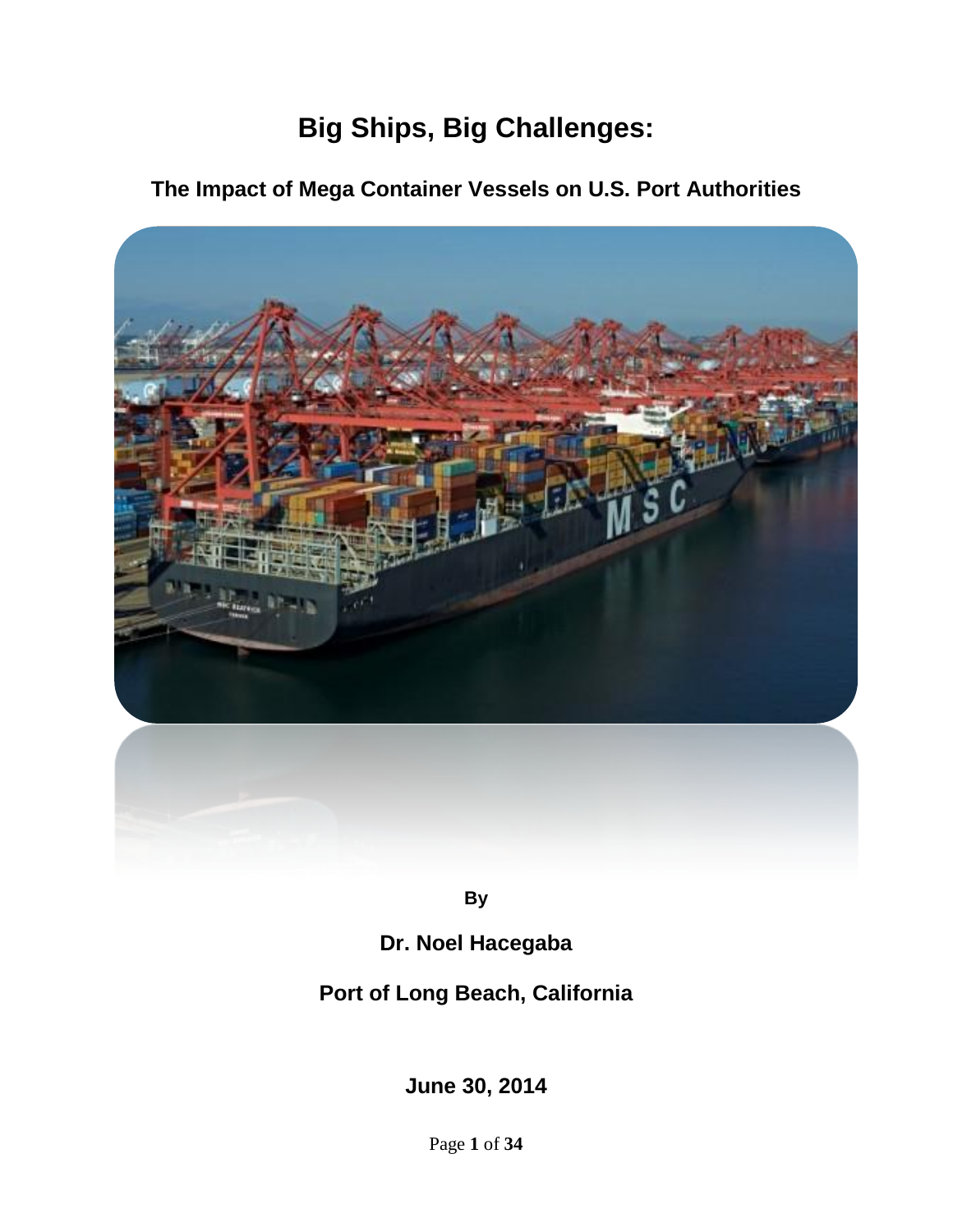## **BIOGRAPHY**

## Dr. Noel Hacegaba Acting Deputy Executive Director and Chief Operating Officer Port of Long Beach, California

Noel Hacegaba serves as the Acting Deputy Executive Director and Chief Operating Officer for the Port of Long Beach. He oversees the daily business activities of the Port, which includes four bureaus, 17 divisions and 550 employees.

Previously, Dr. Hacegaba served as the Executive Officer to the Board of Harbor Commissioners and managed the day-to-day operations of the Commission, including all administrative, policy and communications functions. Dr. Hacegaba also participated in international trade missions and represented the Board in front of customers, elected officials and all other port stakeholders.

Dr. Hacegaba has more than 17 years of public and private sector experience spanning a variety of industries and capacities. Prior to joining the Port of Long Beach, he worked for Republic Services, the nation's second-largest environmental services company, where he was the principal contract administrator and negotiator for several government contracts totaling \$200 million. He also directed business development, government affairs and marketing activities in the company's largest market.

Earlier, he served as Assistant Chief of Staff for the Long Beach City Prosecutor's Office, where he supported the elected City Prosecutor with the administration of the department, including the budget and public policy. He also directed all communications and government affairs functions and was responsible for implementing and managing various successful programs.

Dr. Hacegaba is a graduate of the University of Southern California, where he earned degrees in economics (BA and MA), business administration (BS) and urban planning (MPL). He also earned his doctorate in public administration at the University of La Verne, where he continues to serve on the faculty of the school's College of Business and Public Management. Dr. Hacegaba is also a graduate of the Coro Fellows Program in Public Affairs, one of the nation's premier post-graduate fellowship programs.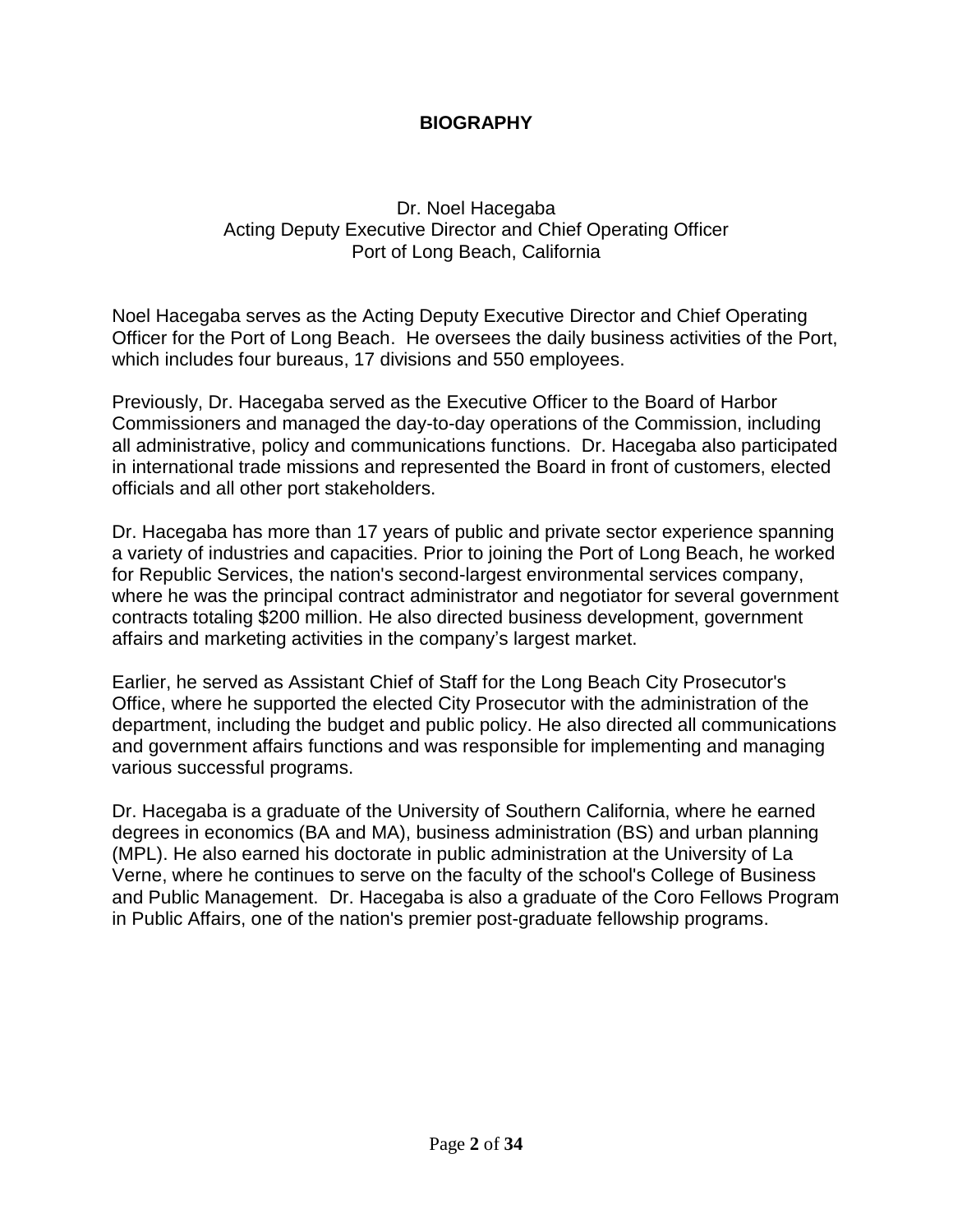## **ABSTRACT**

The average size of container vessels calling U.S. ports has grown considerably over the past five years, and the trend towards even larger vessels is expected to continue in the years to come. According to industry analysts, almost half of current ship orders are for vessels exceeding 12,000 TEU's.

Larger vessels provide many advantages to liners, shippers and beneficial cargo owners, not the least of which is the reduction in the per-container cost to transport cargo. However, it is thought that few or no advantages trickle down to the port authorities, which are pressured to deliver water (dredging) and landside (capital, infrastructure and productivity) improvements to accommodate the bigger ships, whose advantages may be diminished without such improvements.

According the American Association of Port Authorities, U.S. ports are expected to spend \$46 billion in port improvements by 2017. The Port of Long Beach alone is investing \$4.5 billion on a 10-year capital improvement program. But, while many port authorities have committed to spending billions of dollars to prepare for the bigger vessels (10,000-plus TEU's), there is no guarantee that the mega ships will call their port. On top of the excess capacity seen at ports across the nation, liners are forming new shipping alliances to maximize the economies of scale made possible by the mega vessels. The combination of the growing vessel capacity and the formation of new alliances is creating a new and daunting challenge for U.S. port authorities, which have to make important decisions with significant long-term ramifications.

As U.S. port authorities prepare to welcome the mega vessels to their ports, this paper will assess the effects that these and related alliances may have on the port authorities. In the process, the paper will seek to identify the role of the port authority and address the fiscal and political factors that should be considered as part of the decision-making process. The findings of the paper will help policymakers and executives at U.S. port authorities understand their role as they position their ports to benefit from the changing landscape in the maritime shipping industry.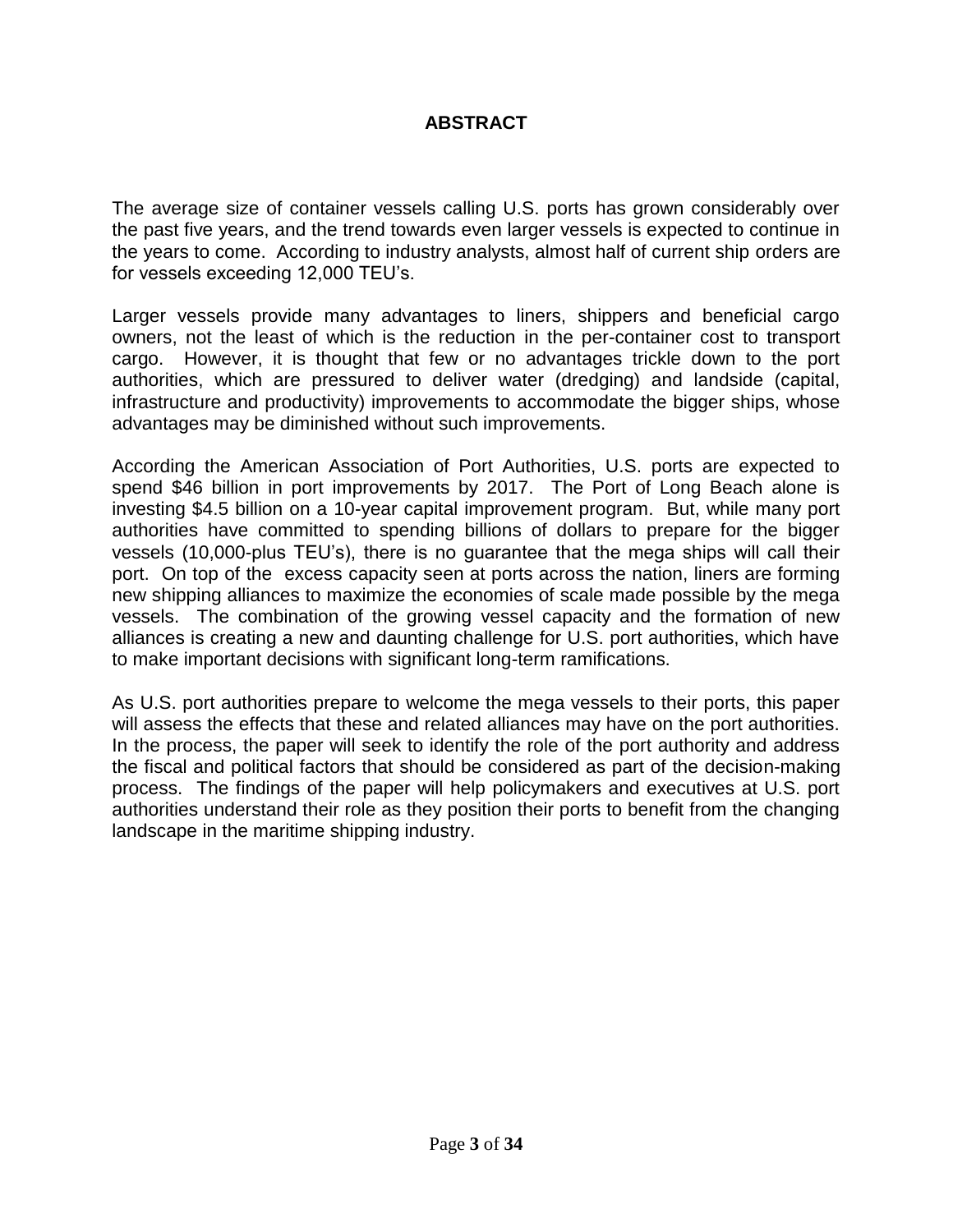## **TABLE OF CONTENTS**

| Biography                            | $\overline{2}$ |
|--------------------------------------|----------------|
| Abstract                             | 3              |
|                                      | 5              |
| The Evolution of Container Ship Size | 8              |
| The Emergence of Mega Alliances      | 17             |
| The Impact of Mega Vessels on Ports  | 19             |
| The Role of the Port Authority       | 27             |
| References                           | 33             |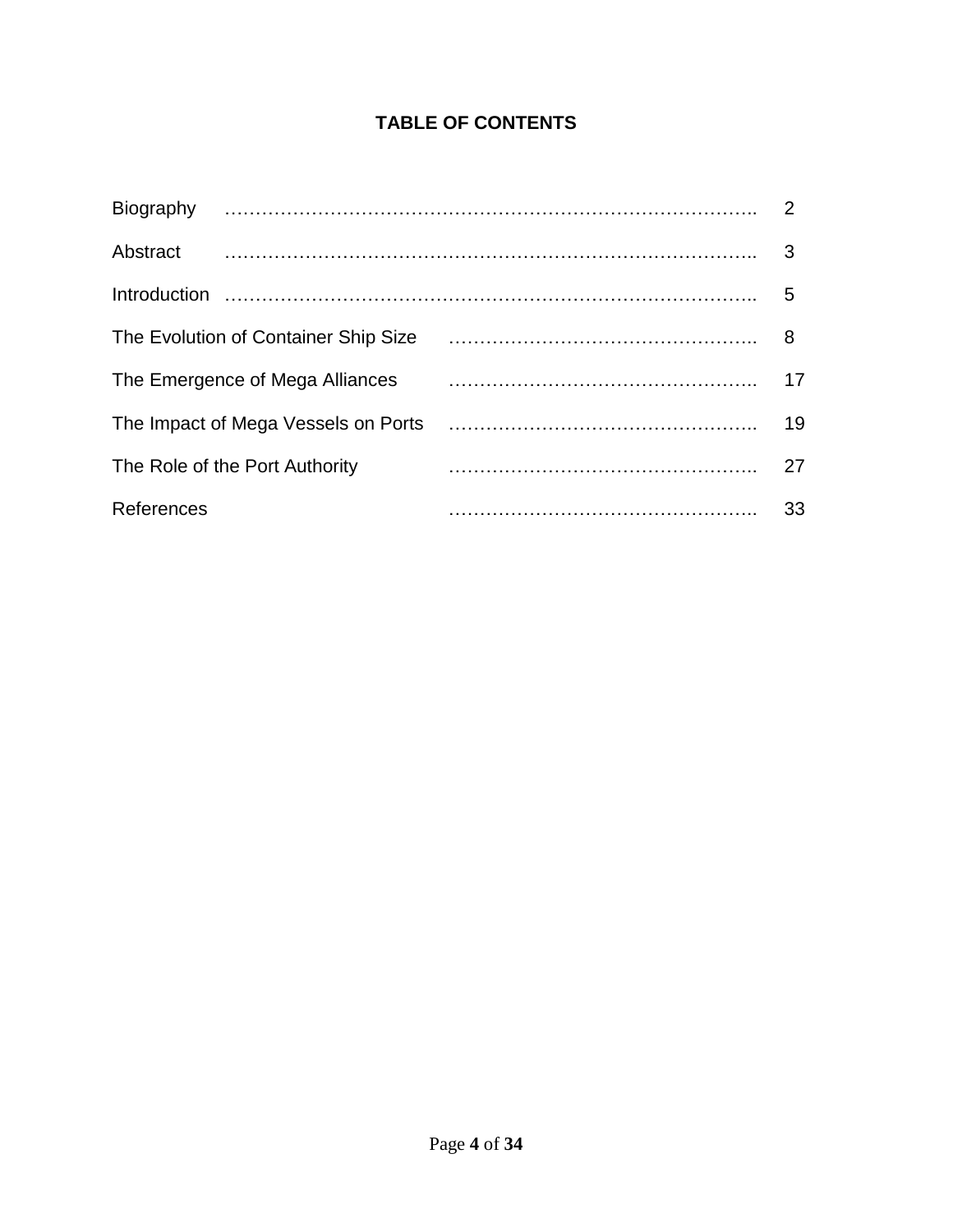#### **INTRODUCTION**

The rapid pace at which container vessels are growing is affecting the entire supply chain. While beneficial cargo owners have the ability to quickly adjust their business models to accommodate the mega vessels (10,000-plus TEU's), ports – fixed assets with limited resources – are not as nimble. The deployment of these mega ships presents physical, financial and operational challenges that must be met by port authorities across the country.

Even for ports that will not see the mega vessels calling at their ports any time soon, the arrival of the larger ships is creating a cascading effect in which the ships being replaced by the mega vessels on the major trade lanes are being deployed in the smaller trade routes. Thus, the strain of larger vessels has the potential to affect all ports, big and small.

Shipping lines are investing in mega vessels to create economies of scale. Larger vessels allow the lines to reduce the slot cost, or the cost per container. However, these economies of scale can only be maximized when the vessels are at full capacity. This need to fill the extra capacity generated by the bigger ships has led carriers to enter into vessel sharing agreements with other carriers to improve the chances of filling the larger ships. While vessel sharing agreements are not new, the size, reach and market concentration of recent alliances are.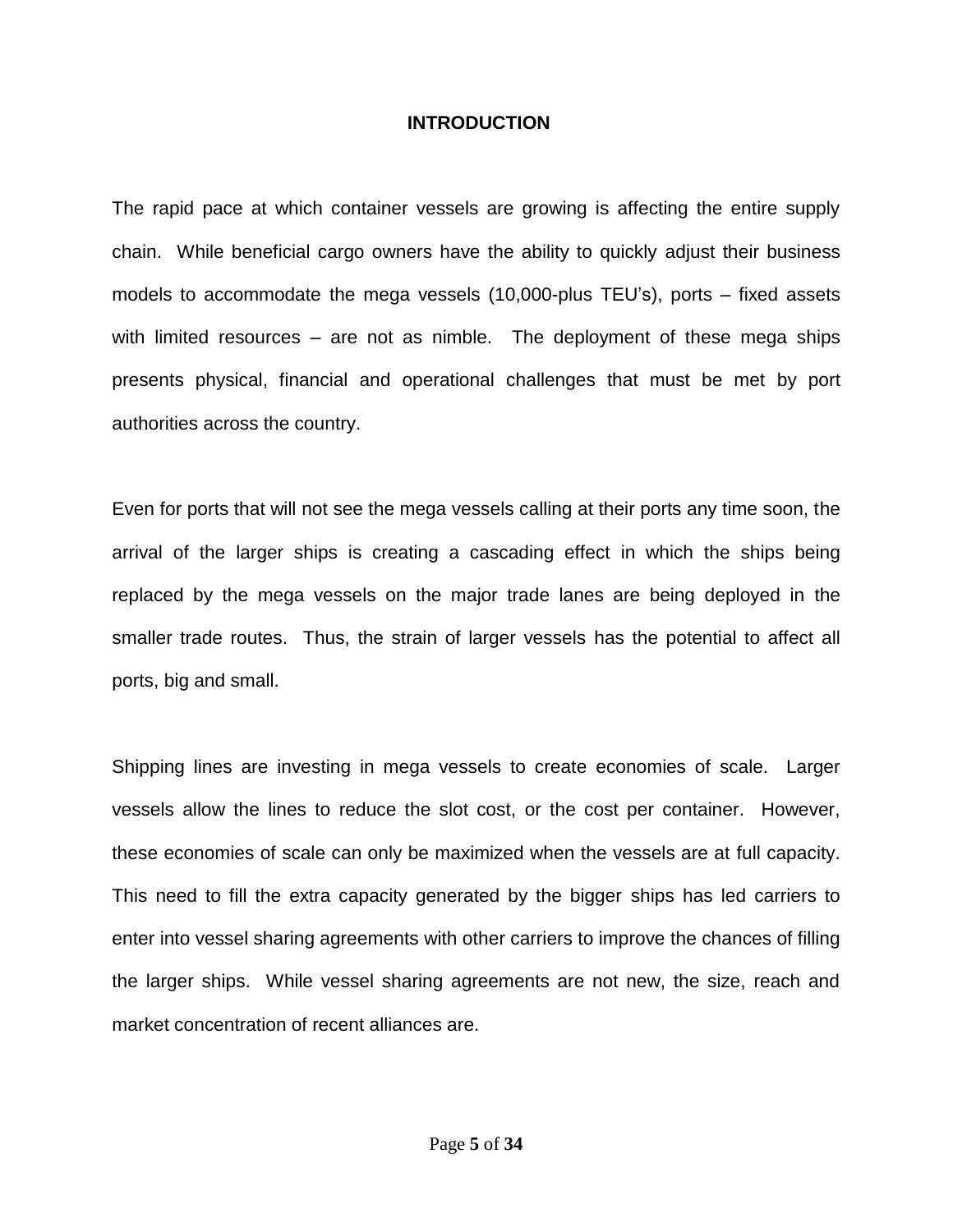The combination of bigger ships and vessel sharing agreements presents new challenge for port authorities. The concentration of the alliances is providing them with leverage and options that ports do not have. On top of this, ports across the country have excess capacity. Recognizing this, carriers and their related alliances are capitalizing on the excess capacity by pitting ports against each other for favorable rates and other financial incentives.

In addition to financial incentives, carriers are requesting that ports make capital improvements that require significant financial investments and time. According to the American Association of Port Authorities (AAPA), U.S. ports plan to spend \$46 billion by 2017. Ports across the country are racing to obtain adequate water draft, berth size, crane height, terminal space and rail connections. Few ports across the country can meet all of these requirements today. And, even those that can cannot be guaranteed that the bigger ships will call their port.

At the same time, the new alliances are creating financial uncertainty for port authorities. Carriers that currently call at a particular port may shift their cargo to neighboring ports in accordance with the vessel deployment strategy agreed upon by the alliance partners. Although this scenario may play out in only those regions where alliance partners call at neighboring ports, the potential consequences for those ports could be considerable.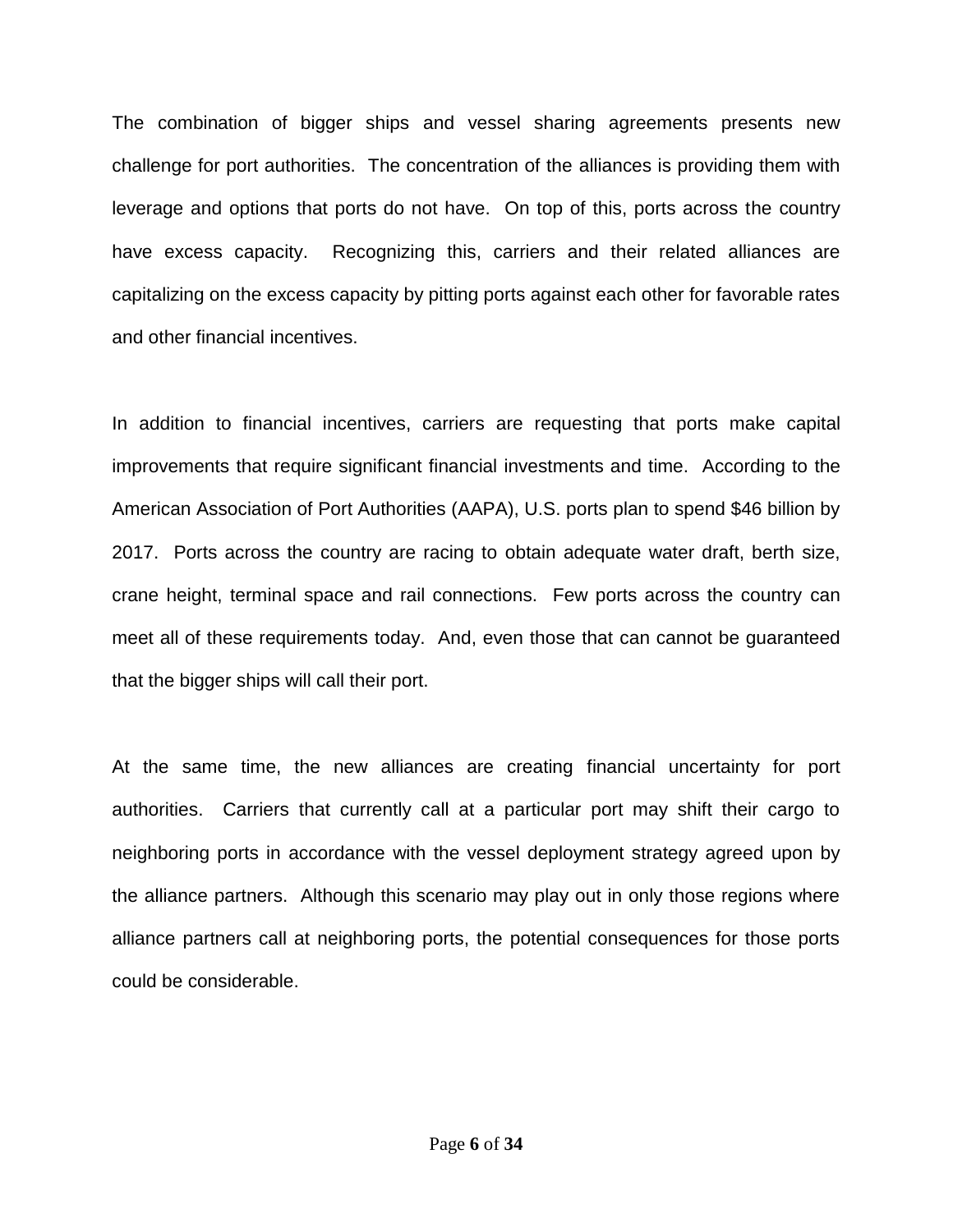All of these changes in the industry are leaving ports in a vulnerable position. As a result, the role of the port authority is more important today. Port authorities must be able to evaluate how the changes in the industry could impact their port and identify ways in which some of these challenges can be mitigated. This paper examines the effects of the mega vessels and related alliances on U.S. ports authorities and also discusses the role of the port authority in navigating these changes.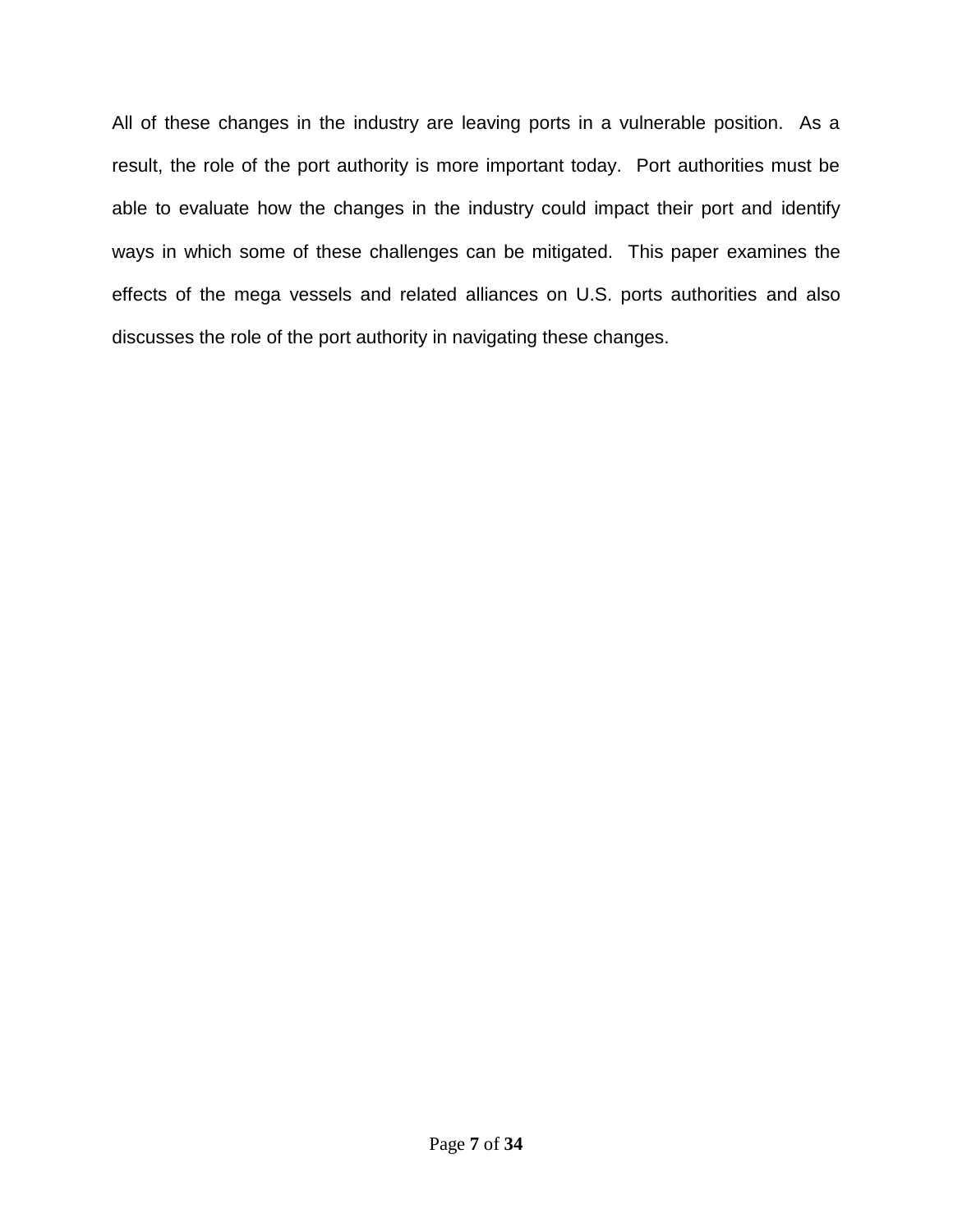### **THE EVOLUTION OF CONTAINER SHIP SIZE**

The average size of container vessels calling U.S. ports has grown considerably over the past five years, and the trend towards even larger vessels is expected to continue in the years to come. According to Drewery Maritime Consultants (Solomon 2014), an estimated 42 percent of current ship orders are for vessels exceeding 12,000 TEU.

A review of the average size of vessels since 1980 shows a steady upward trend up until 2010, when the growth in average vessel size outpaced the historical growth in vessel capacity. This sharp increase was driven primarily by the arrival of the 10,000 TEU vessels.



## Mean Newbuild Vessel Size vs. Year of Build

Source: Sisson, M. (2013). "Impact and Opportunities from Global Change." Presented at AAPA Facilities Engineering Seminar on November 6, 2013.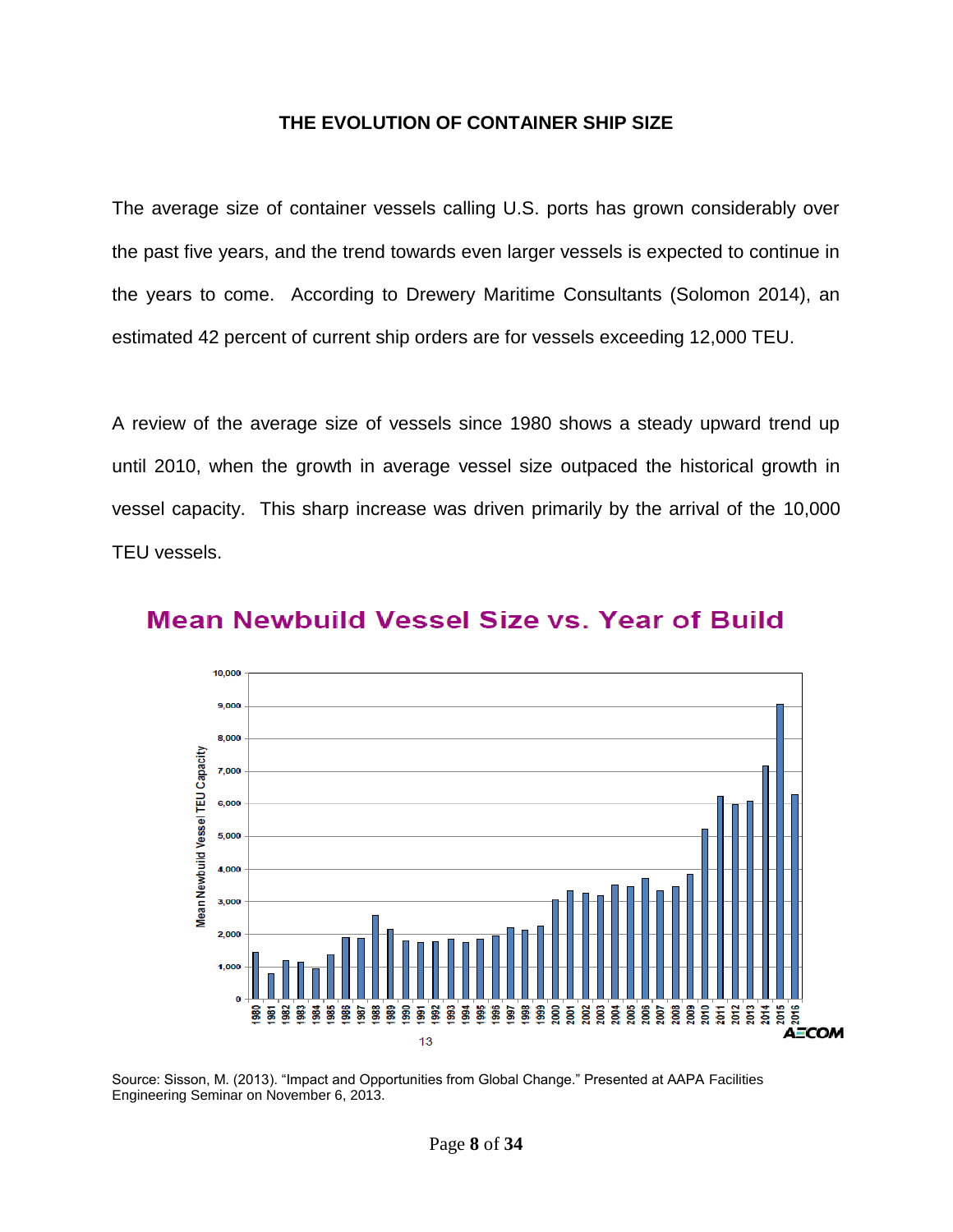A look at the largest vessel type by year reveals a sharper increase in vessel capacity. This analysis tracks the largest vessel type from each year instead of the average size. From 1970 to 2014, the largest vessel type grew from 1,800 TEU to over 18,000 TEU. This represents a growth in vessel capacity of 900% during this period. An 18,000 TEU vessel is three times the capacity of the biggest ships only two decades ago.



# **Largest Vessel Size over Time**

Source: Sisson, M. (2013). "Impact and Opportunities from Global Change." Presented at AAPA Facilities Engineering Seminar on November 6, 2013.

According to Rothberg (2013), vessel size has increased significantly with a marked increase from 1996 to 2013. The growth in capacity, measured in TEU, has increased by 148.5% over this period, while the increase in length overall (LOA) over this period was 45.5% and the beam grew by 49.7%.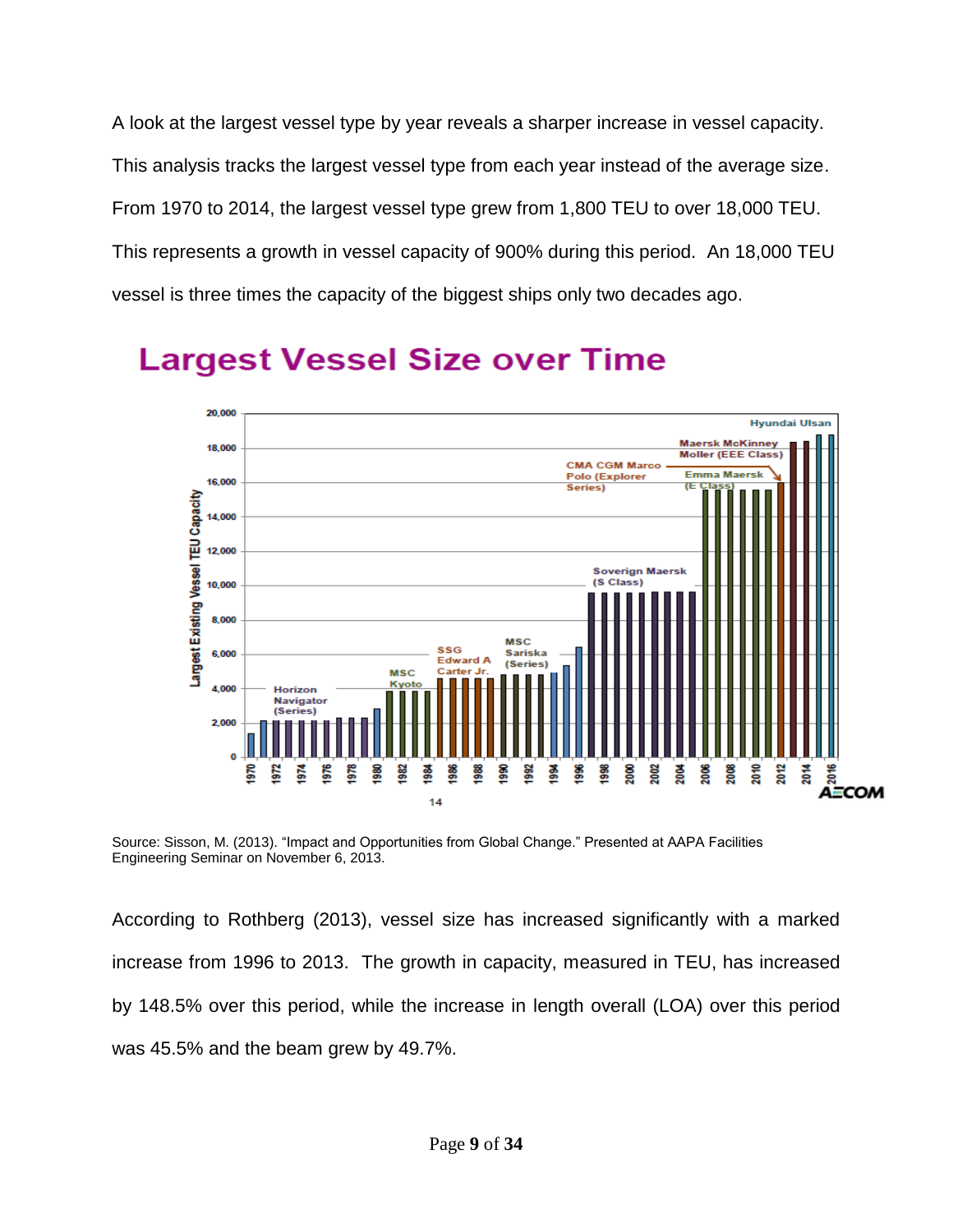

Source: Rothberg, S. (2013). "Market-Driven Far-Reaching Scenarios: Impact and Opportunities Resulting from Global Change." Presented at AAPA Facilities Engineering Seminar on November 6, 2013.

As the aforementioned charts show, the trend towards even larger vessels is expected to continue in the years to come. In fact, Rothberg (2013) reports that delivery of the 22,000 and 24,000 TEU ships currently on order may be delivered sooner than expected. Industry observers predict that 22,000 TEU ships could come into service by 2018. And, LR already has a design in place for a 24,415 TEU vessel.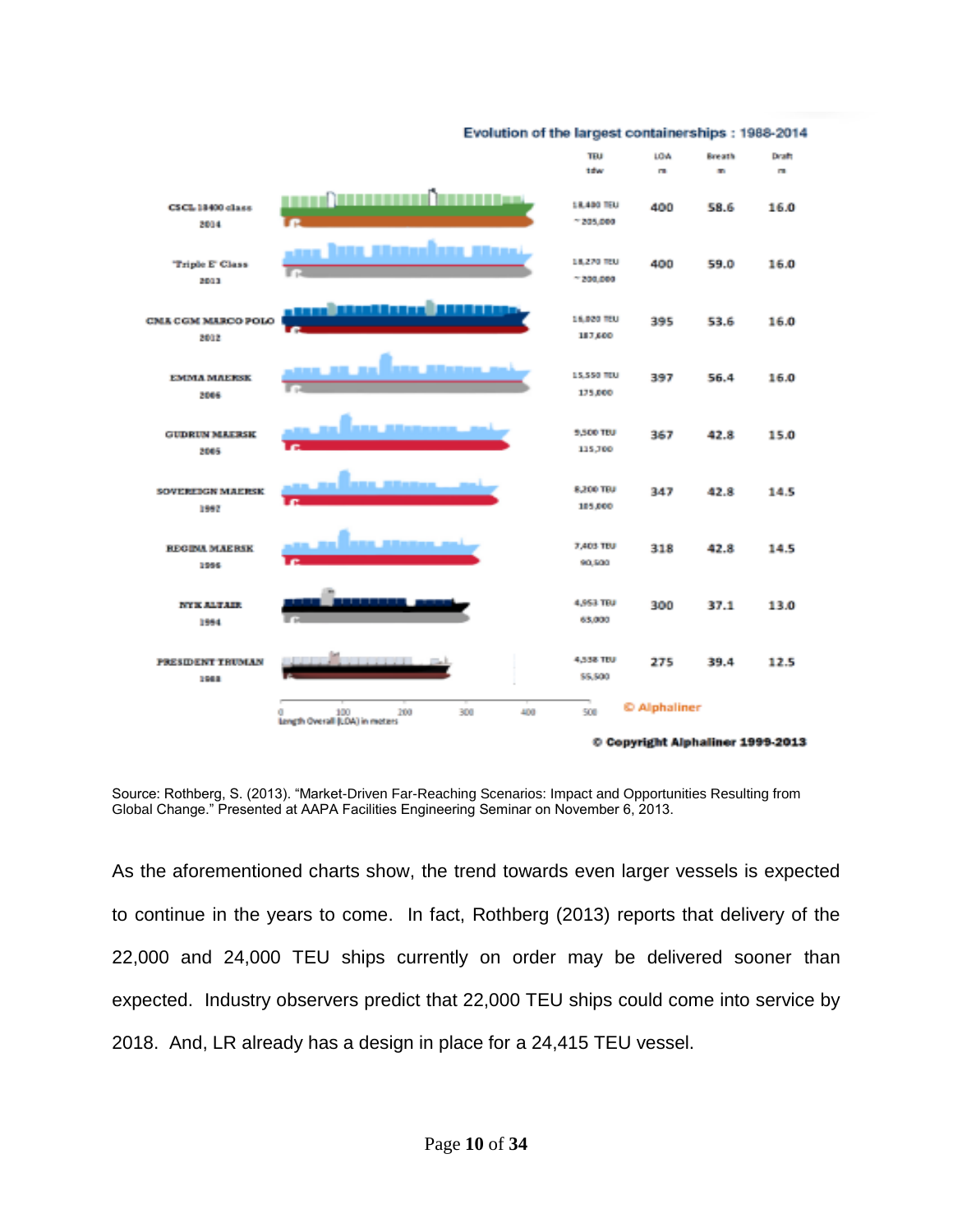

## **Future Vessel Size (in Meters)**



Although 18,000 TEU vessels are the largest in service currently, ships that carry more than 10,000 TEUs are still considered large and have limited options with regard to trade lanes and to ports that can accommodate them. These vessels, for example, are too large to transit the existing, pre-expansion Panama Canal. In 2000, 15 percent of the world's container capacity moved on post-Panamax (vessels too large to transit the Panama Canal) vessels. That number increased to 44 percent by 2011. The largest container ships serving North America were in the 10,000 TEU range up until 2012 when vessels carrying 12,500 TEUs began calling at the San Pedro Bay ports. That year, the MSC Beatrice arrived at the Port of Long Beach. With a capacity of 13,800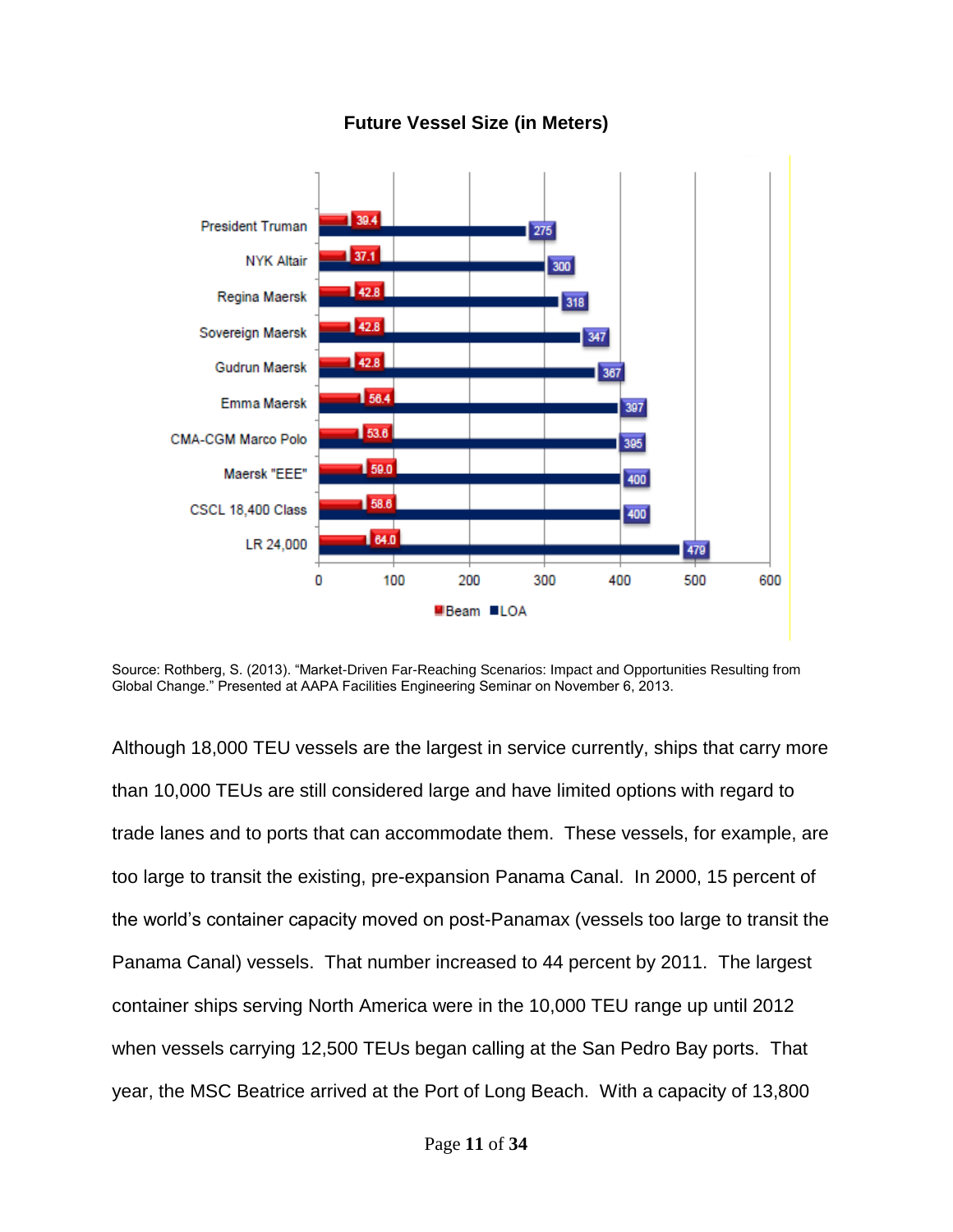TEUs (1200 feet long, 167 feet wide), it became the largest vessel to call at a North American port.

From a port authority's perspective, it is important to understand the economic forces driving carriers to expand the capacity of their vessels. According to Brooks (2014), the global recession and a gradual recovery in cargo demand have contributed to billions of dollars in collective losses among carriers in four of the past five years. In the wake of the economic downturn, ocean carriers have responded to competitive pressures by reducing operational costs. Running larger, more efficient ships on major trade lanes is one way they have achieved that. Larger vessels allow for economies of scale, reducing the cost of shipping each container. In addition, new ship designs allow for more fuel efficient operations. For example, the Triple E class, which stands for energy, efficiency, and environmental improvements, can carry up to 18,000 TEUs. These ships reach up to 1,300 feet long and 200 feet wide. The Triple E's also have a top speed that is less than earlier generations of ships, reinforcing a recent trend in the industry toward slow steaming.

With slow steaming, carriers reduce vessel speed in order to burn less fuel, thereby reducing emissions as well as operating costs. Five years ago, the average speed of the largest vessels at that time was in the range of 20-25 knots (Streng 2012). Today, the average speed has dropped to 15-17 knots. But, while slow steaming has cut fuel costs for shipping lines, Streng (2012) also suggests that the cost savings achieved by the larger vessels are not obvious for the entire supply chain. Due to the increase in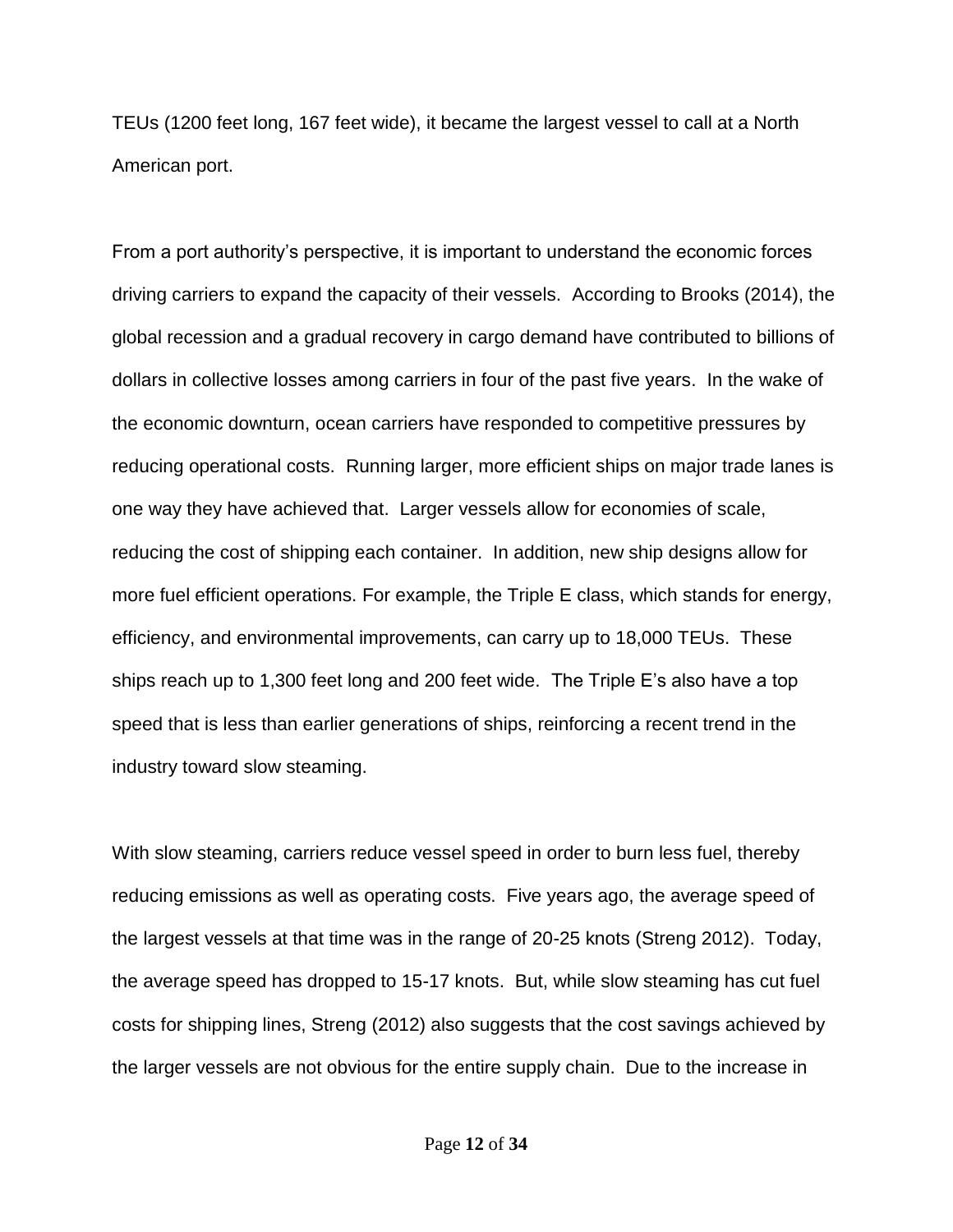transportation duration, the capital and insurance costs of the goods transported have gone up. Still, any reduction in fuel usage can lead to significant cost savings as some carriers spend up to \$4 billion in fuel each year.

A comparison of the cost per day at sea shows how the cost per TEU falls as the size of the vessel increases.

| <b>Vessel Size</b> | <b>Total Cost / Day at Sea</b> | Cost per TEU / Day at Sea |
|--------------------|--------------------------------|---------------------------|
| 12,500             | \$155,382                      | \$12.43                   |
| 18,000             | \$197,198                      | \$10.96                   |
| 22,000             | \$220,892                      | \$10.04                   |
| 24,000             | \$229,693                      | \$9.57                    |

**Table 1: Cost Comparison between Vessels of Different Sizes**

Source: Van Marle (2013).

As the above table shows, the total cost per day at sea goes up as the vessel size increases. While a 12,500 TEU vessel is expected to incur total costs per day at sea of \$155,382, the same cost for a 24,000 TEU vessel is estimated at \$229,693. At the same time, the cost per slot falls as the vessel size grows. Using the slot cost in a 12,500 TEU vessel as the baseline, the per TEU cost falls by 11.83 percent in an 18,000 TEU vessel, 19.23 percent in a 22,000 TEU vessel and by 23.01 percent in a 24,000 TEU vessel. The slot cost savings become even more significant when a carrier's total TEU volume is taken into account.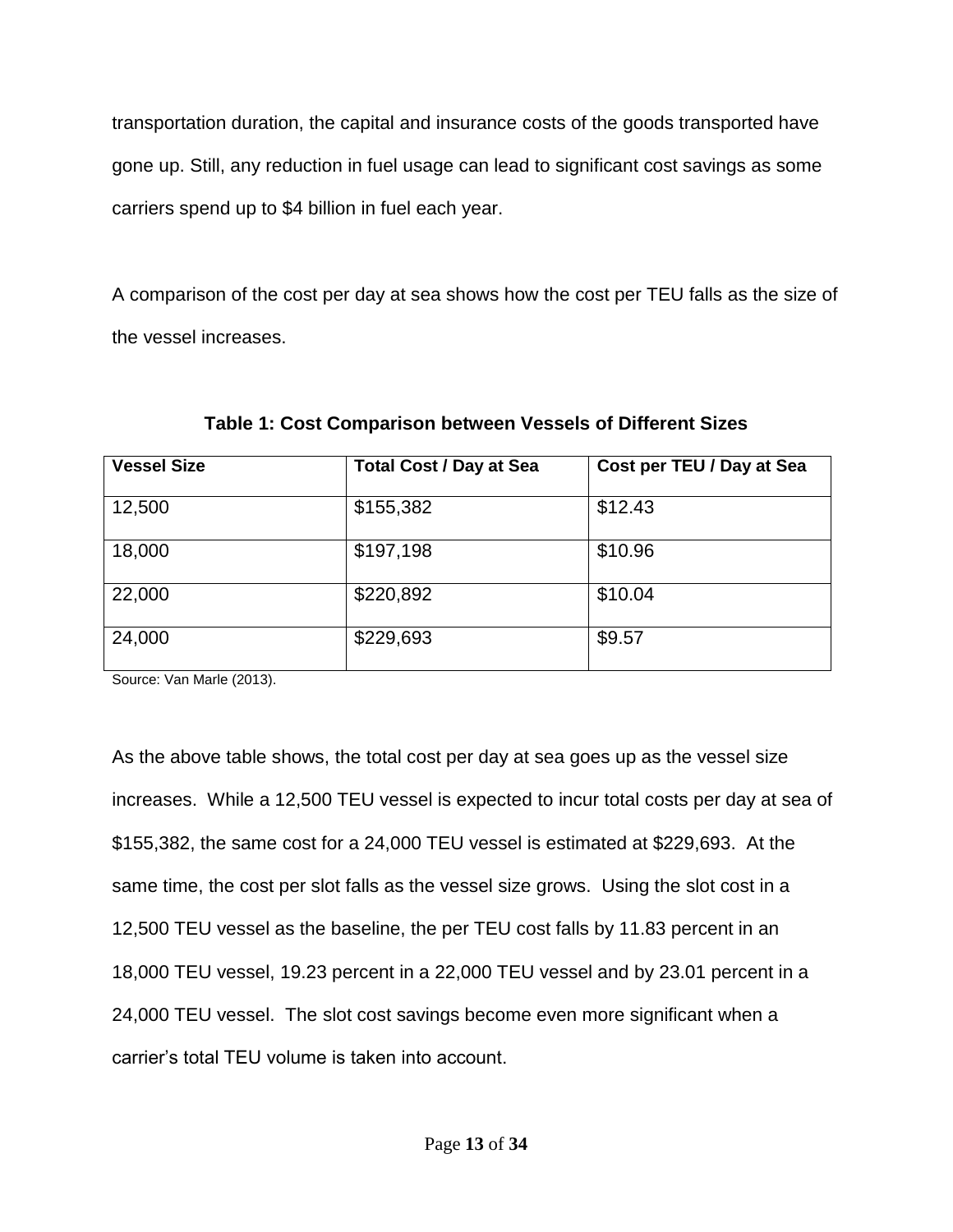Other reports, such as the one published by Dijkstra (2008), found a reduction of 23 percent per container slot comparing a 12,000 TEU vessel to a 4,000 TEU vessel. Furthermore, Wright (2011) reported Maersk's Triple E Class (18,000 TEU) to be 26 percent more cost efficient than the E class (15,000 TEU).

It is important to note that the impact of the mega ships extends well beyond the major trade lanes and the biggest ports. As the larger vessels visit the biggest ports, the cascading effect, or "the process of moving larger vessels from main trades onto smaller trades as they are displaced from the main trades by the entrance of even larger ships, such as the Triple-E" (van Marle 2013). Under this scenario, the biggest ships like Maersk Line's Triple E vessels are poised to dominate the Asia-Europe route, which will move the next-largest group of ships to trade lanes like Asia-Africa, Europe-South America, or intra-Asia routes. In summary, "the 18,000 TEU size has implications for all ports around the world, not just the ports that are going to serve them" (van Marle 2013).

Rothberg (2014) also attributes the decision of carriers to invest in larger vessels to volatile and declining earnings in the carrier business and summarized some of the economic factors in the chart below.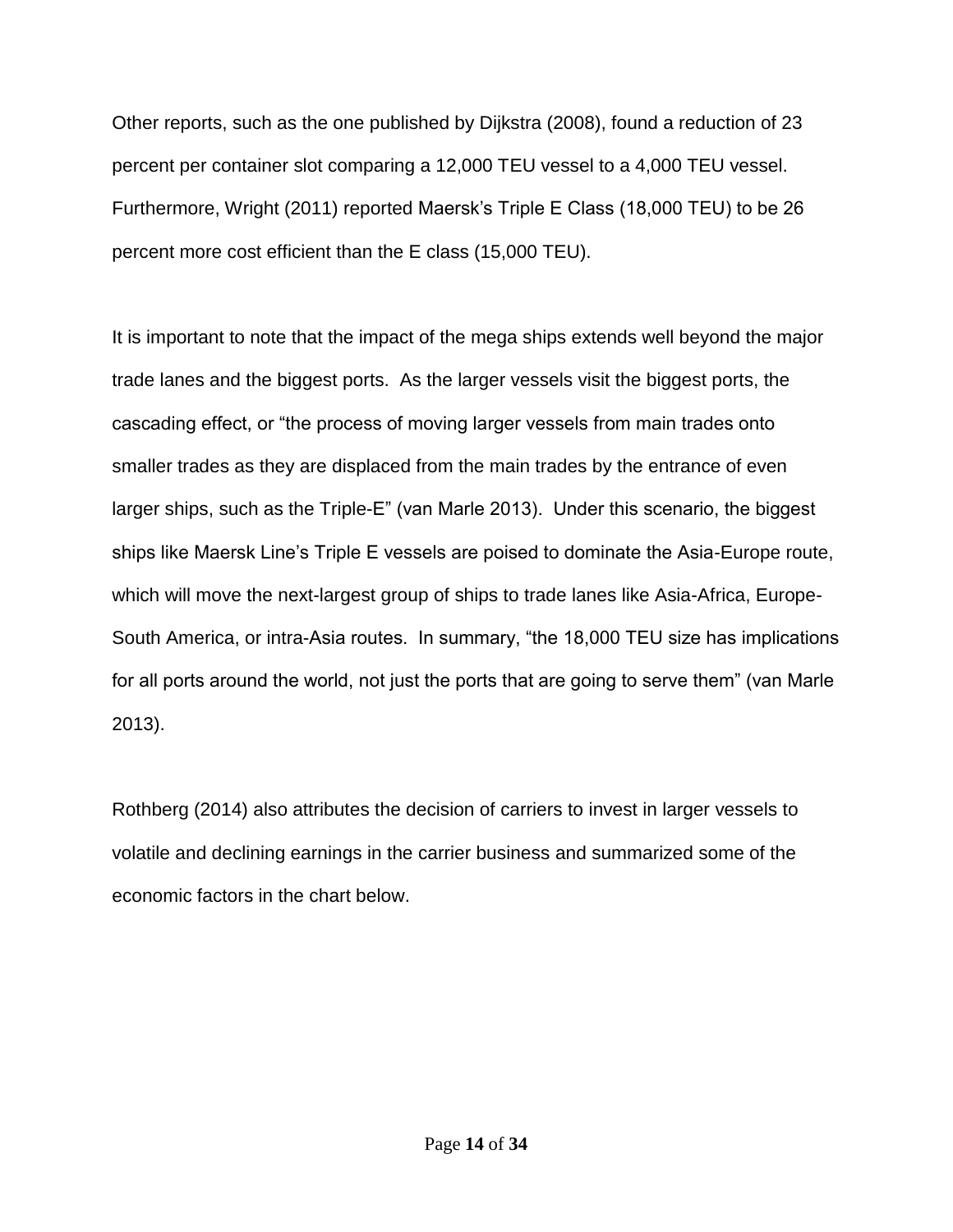

Source: Rothberg, S. (2014). "Technologies, Economics and Changes in Selected U.S. Ocean Cargo Flows." Presented at AAPA Commissioners Seminar on June 4, 2014.

Carriers are continually looking for ways to scale the economics of vessels. With cost savings as a major factor in their decision-making process, carriers are less concerned with the routing of cargo. "Nobody really cares how cargo is routed, as long as it's at the lowest possible cost and it's not damaged when it gets there," said economic consultant Paul Bingham (Newton 2014). This means carriers are no longer committed to specific gateways for the long term as they have been in the past. There is no loyalty to specific ports.

But Lars Jensen, CEO of SeaIntel Consulting, said earlier this year at the Journal of Commerce's Trans-Pacific Maritime Conference that, "[f]or a number of the carriers, this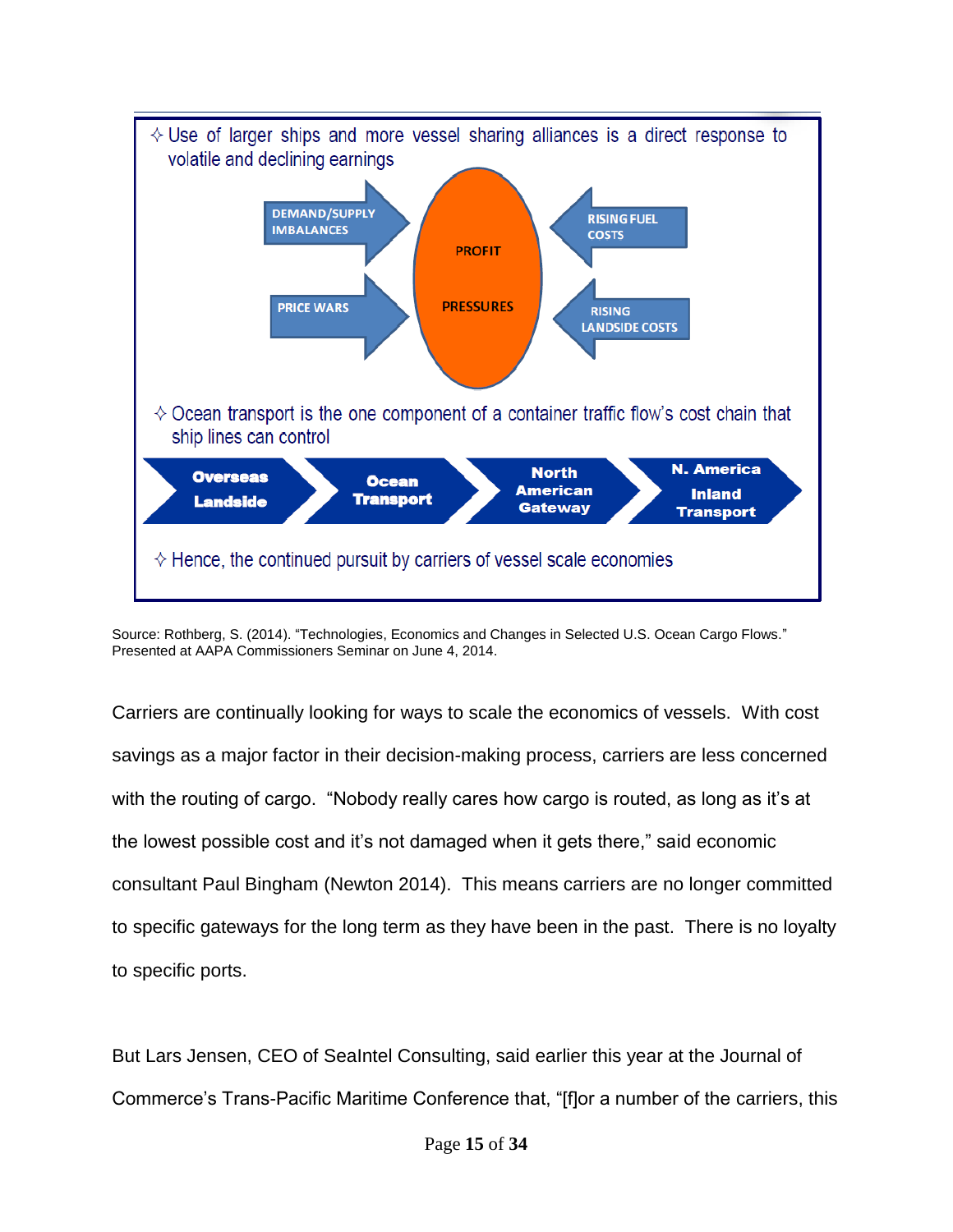is a matter of survival." Jensen, who is a former Maersk executive, also stressed there will be significant demands on ports and terminals. Some of those demands stem from another trend closely related to the growing size of vessels. In order to fill the growing capacity of vessels and take advantage of economies of scale, carriers are strengthening and, in some cases, forming new alliances with other carriers. The decisions those alliances make with respect to vessel deployment and choice of terminals will impact ports.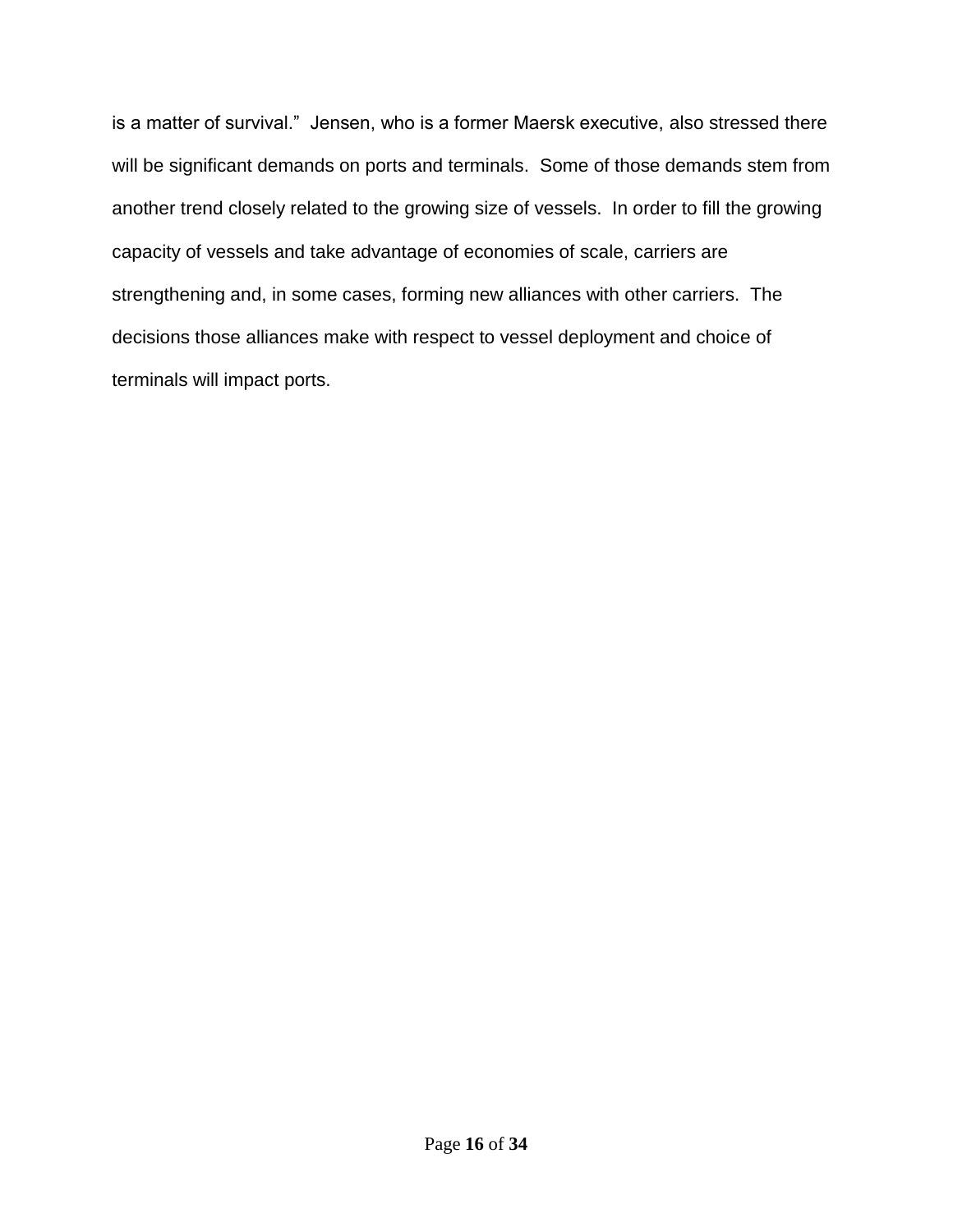### **THE EMERGENCE OF MEGA ALLIANCES**

By creating economies of scale, carriers can reduce their round-trip slot costs by millions of dollars. According to Brooks (2014), the average slot cost of \$1,250 per TEU drops 40 percent when going from a 5,000 TEU ship to an 8,000 TEU vessel, and by 60 percent when going to a 14,000 TEU ship. That equates to a savings of \$1.2 million per round-trip voyage in the Asia-Europe trade. But, as Brooks notes, "…those savings only occur if the ship sails full." The goal of filling ships to capacity is what is driving the string of newly-created or recently-strengthened vessel-sharing alliances.

For decades, ocean carriers have shared ships through vessel sharing agreements, enabling them to lower costs and increase efficiency by splitting up the available slots for containers (McCabe 2014). It's a model that has also been adopted by the airlines, which form alliances to share seats, enabling them to fill their respective airplanes.

According to the U.S. Federal Maritime Commission (FMC), the agency that regulates shipping in the United States has allowed more than 220 vessel-sharing agreements to advance. During that period, it has not denied a single request. Many of them, however, were relatively routine transactions, affecting fewer than 100 slots on vessels that carry thousands of containers. So, while vessel sharing agreements are not new, the size, reach and market concentration of recent alliances such as G6 and P3 are unprecedented.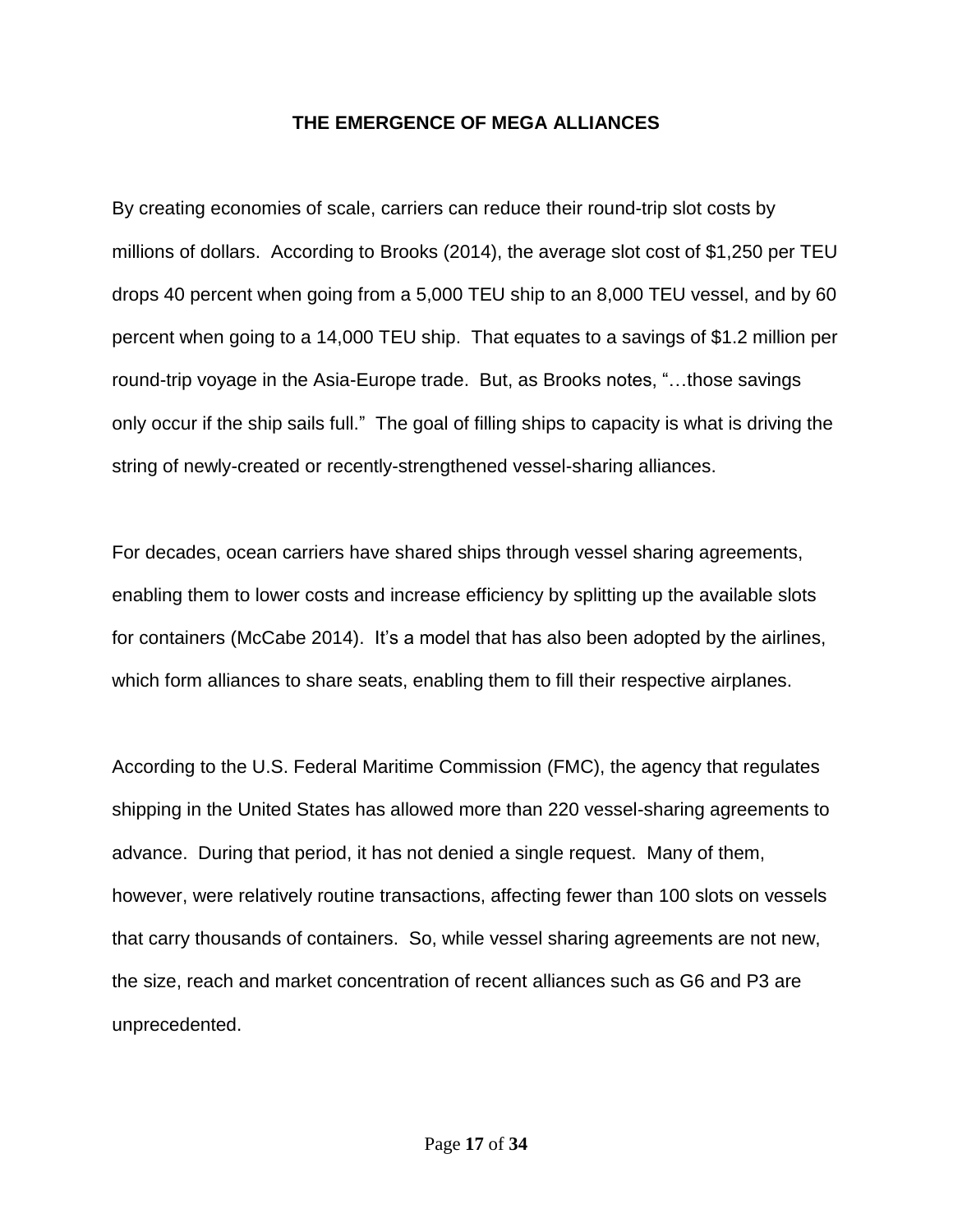In February of this year, the G6 alliance, formed in 2011 and composed of APL, Hapag-Lloyd, Hyundai Merchant Marine, Mitsui O.S.K. Lines, Nippon Yusen Kaisha (NYK) and Orient Overseas Container Line, said it would expand its joint services to the trans-Pacific and trans-Atlantic trade lanes during the second quarter. It is estimated that G6 will control roughly a third of the Far East-U.S. West Coast market and about 40 percent of the northern European-U.S. trade (McCabe 2014).

The P3 alliance is a partnership between Denmark's Maersk Line, Switzerland-based Mediterranean Shipping CO. and France's CMA CGM, the world's three largest shipping lines. According to the FMC, early estimates showed that this alliance would control about 42 percent of the Asia-to-Europe route, 24 percent of the trans-Pacific route and 40 to 42 percent of the trans-Atlantic route.

However, in June of this year, the Chinese government rejected the P3 on grounds that the three shipping giants would control too much of the market in the Asia-Europe trade. This came on the heels of the FMC's approval and the decision by European regulators to decline to intervene, though antitrust authorities said they would watch the competitive impact closely. Maersk, MSC and CMA CGM responded to China's decision by saying they would no longer pursue the partnership. Although the full effect of the P3 appears to have faded, the carriers need to continue to fill their ships to maximize their economies of scale. P3 aside, this could continue to incentivize the three carriers to continue sharing vessels in some way.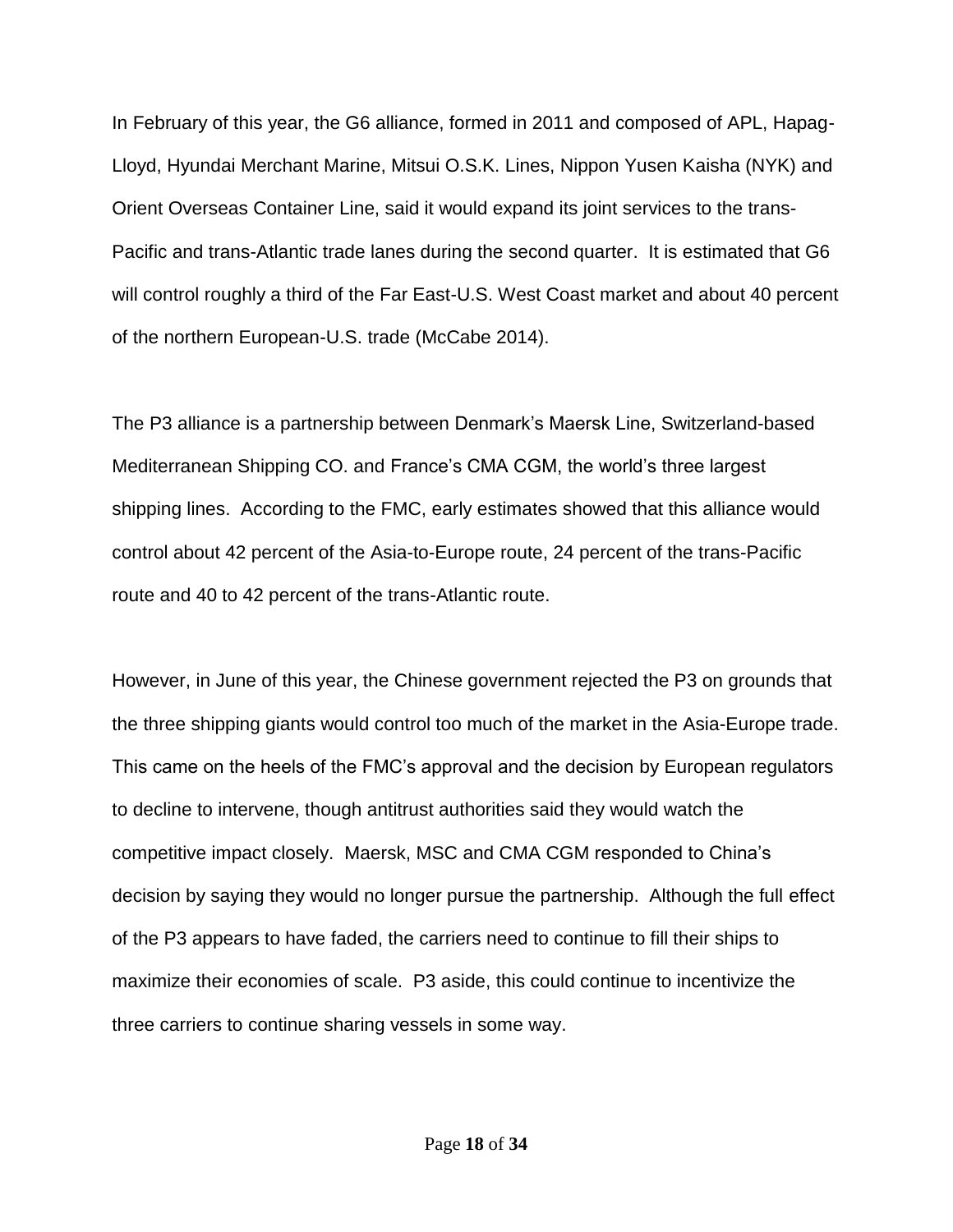## **THE IMPACT OF MEGA VESSELS ON PORTS**

According to Curtis Spencer, President and CEO of IMS Worldwide Inc., the key question facing ports is how vessel rotations will be influenced by the combination of alliances and larger ships (Solomon 2014). For example, alliances could lead to the movement of cargo from one port to another, especially between neighboring ports such as Los Angeles and Long Beach. APM Terminals, a subsidiary of Maersk Line, is located within the Port of Los Angeles. MSC and CMA CGM currently call at Port of Long Beach terminals. The vessel deployment decisions made by the three carriers could change the flow of cargo from one terminal or port to another, which could impact port revenues.

The threat of such cargo movements has already led ports to offer financial incentives to carriers. The Journal of Commerce's Bill Mongelluzzo (2013) described some of those incentives, which are targeted at attracting incremental cargo, in an article titled "US Ports Dangle New Incentives to Lure Services".

Excess terminal capacity is another factor affecting a port's ability to respond to the pressures of big ships and alliances. According Rothberg (2013), ports across the country have excess capacity. The table below shows containerized capacity by region.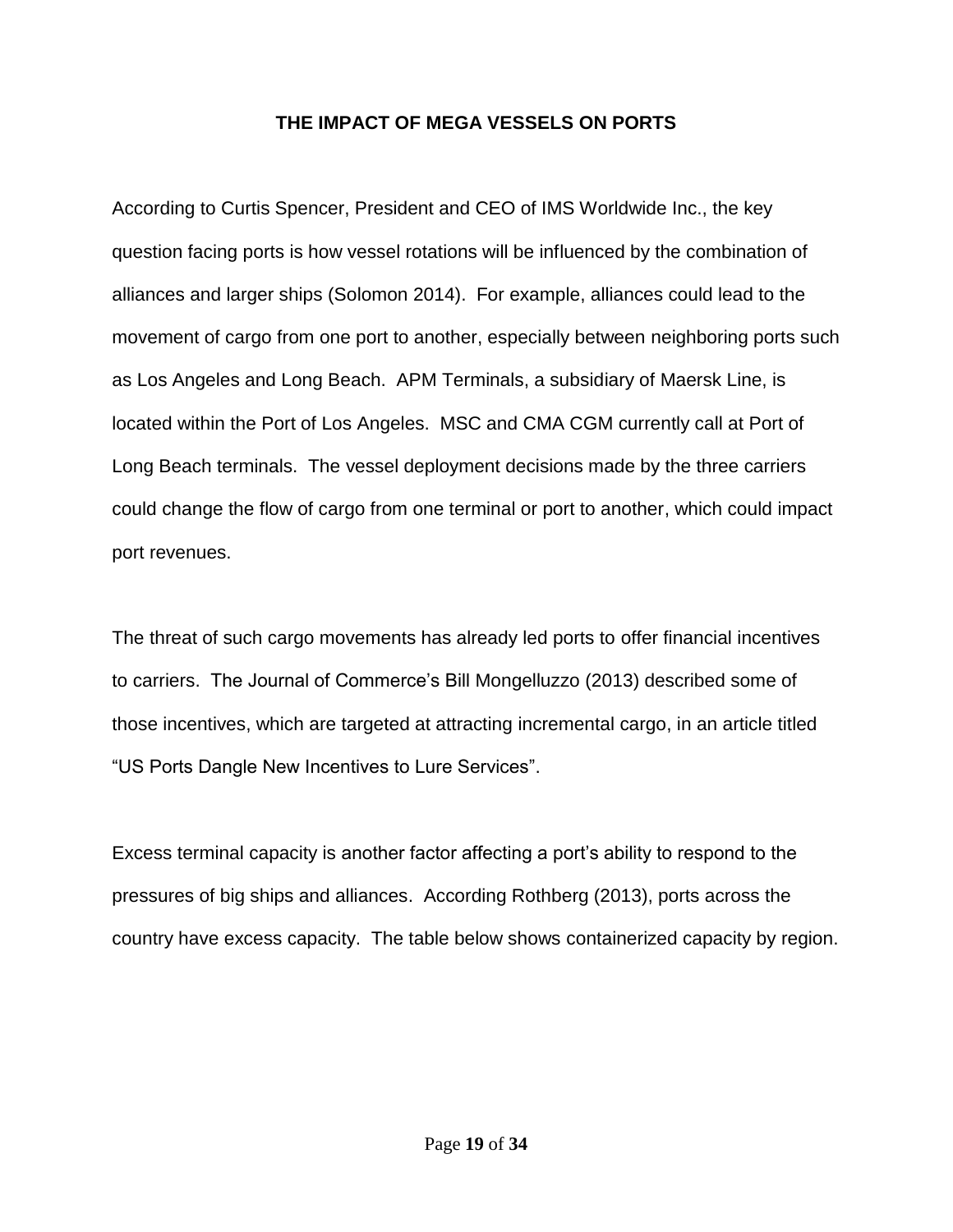| Region                                                                                                                              | No. of Terminals | <b>Regional Capacity</b><br>(million TEU/year) | <b>Estimated</b><br>Regional<br><b>Throughput</b><br>(million TEU/year) | Capacity<br><b>Utilization</b> |
|-------------------------------------------------------------------------------------------------------------------------------------|------------------|------------------------------------------------|-------------------------------------------------------------------------|--------------------------------|
| <b>Pacific Northwest</b><br>(Prince Rupert,<br>Vancouver, Seattle,<br>Tacoma, Portland)                                             | 17               | 11.5                                           | 6.9                                                                     | 60%                            |
| Pacific Southwest<br>(Oakland, Los<br>Angeles, Long<br>Beach)                                                                       | 20               | 25                                             | 16.3                                                                    | 65%                            |
| West Gulf (Freeport,<br>Houston, New<br>Orleans)                                                                                    | $\overline{7}$   | $\overline{3.7}$                               | $\overline{2.4}$                                                        | 65%                            |
| East Gulf (Gulfport,<br>Mobile, Tampa)                                                                                              | 3                | 1.5                                            | 0.5                                                                     | 33%                            |
| South Atlantic<br>(Miami, Port<br>Everglades, West<br>Palm Beach,<br>Jacksonville,<br>Savannah,<br>Charleston,<br>Wilmington (NC))  | 17               | 11.6                                           | 7.5                                                                     | 65%                            |
| North Atlantic<br>(Hampton Roads,<br>Baltimore,<br>Wilmington (DE),<br>Chester,<br>Philadelphia, New<br>York/New Jersey,<br>Boston) | 17               | 14.5                                           | 9.1                                                                     | 63%                            |

## **Table 2: Port Containerized Capacity by U.S. Region**

Source: Rothberg (2013)

This excess capacity, in combination with the threat of new vessel deployments stemming from the larger ships and vessel sharing agreements, gives carriers more leverage and flexibility at the expense of ports. According to Jean Godwin, AAPA's Executive Vice President and General Counsel, this inflexibility means that ports, "can be whipsawed by the other players" (Solomon 2014). While liners, shippers and beneficial cargo owners have the ability to quickly adjust their business models to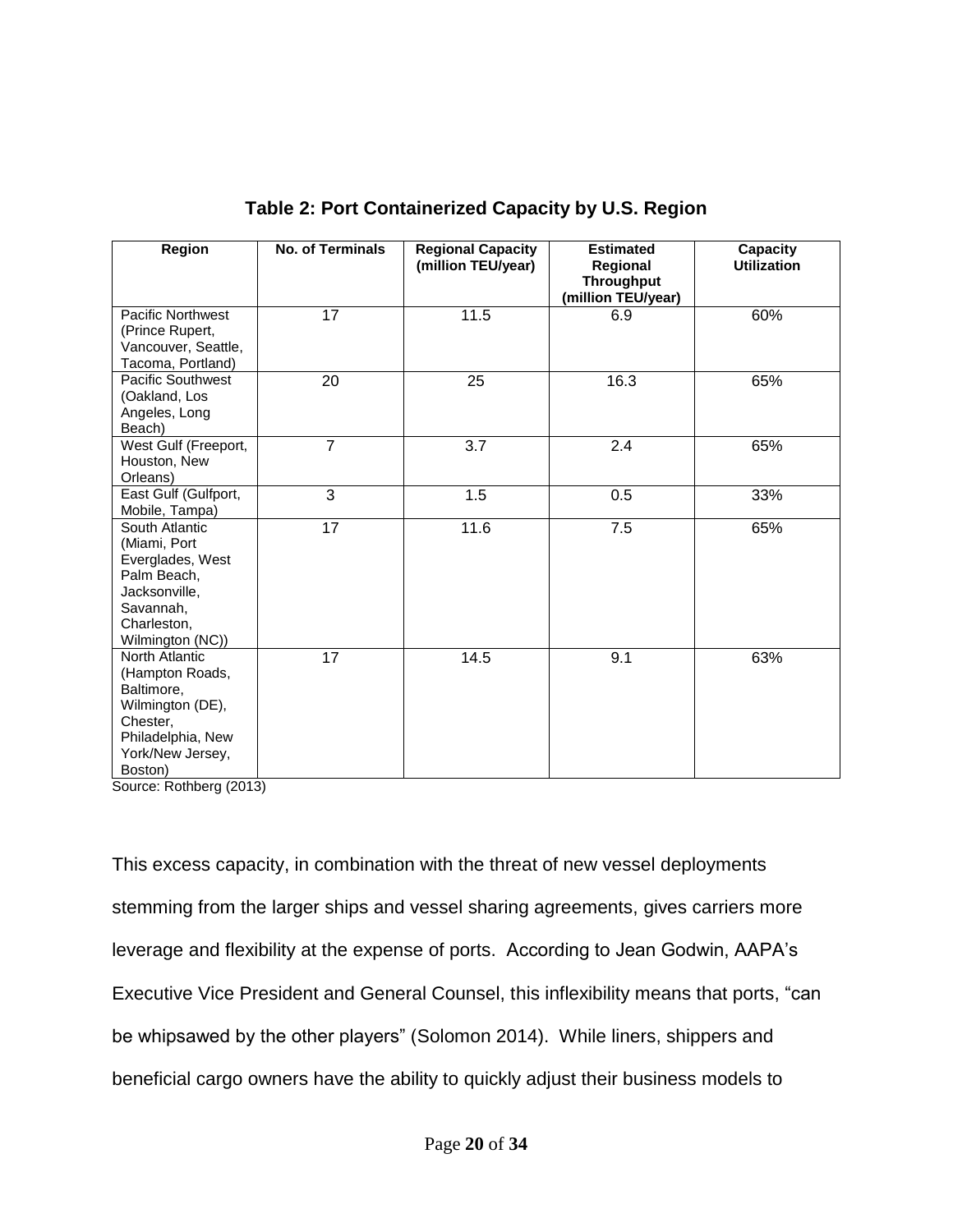prepare for the changes in the shipping business, ports do not have that ability. As Solomon notes, "the ports that succeed in this new environment will have strong supporting infrastructure for road and rail access."

Culinane and Khanna (2000) report that shipping lines have for years been demanding ever shorter port stays in order to make the economies of scale work. They note that, "[t]he bigger the ship, the greater the cost of hours lost in port, and an increased port stay is a diseconomy of scale". For the economies of scale to work, shipping lines either need to reduce the number of port calls or they need to get handled faster by increasing berth productivity. With larger vessels, the importance of fast handling becomes even more important.

Paul Avery, Associate Editor at World Cargo News, said, "[y]ou have this big crunch through the terminal where you're trying to force more and more containers through the system" (McCabe 2014). Indeed, this is an issue facing ports worldwide, not just U.S. terminals like Hampton Roads, where the Virginia Port Authority's multi-million dollar operating losses have been attributed to cargo backups (McCabe 2014). In light of this, the Virginia Port Authority has "moved aggressively to streamline the port's operations, knowing that its inefficiencies will be magnified in the era of mega-ships." The Port Authority's Chief Commercial Officer Tom Capozzi commented in the same article that the norm for Hampton Roads was five ships calling per week on a typical trade lane, each carrying the equivalent of 4,000 20-foot containers and unloading 800 of them over five days. According to Capozzi, the Port may now get two 9,000-unit vessels,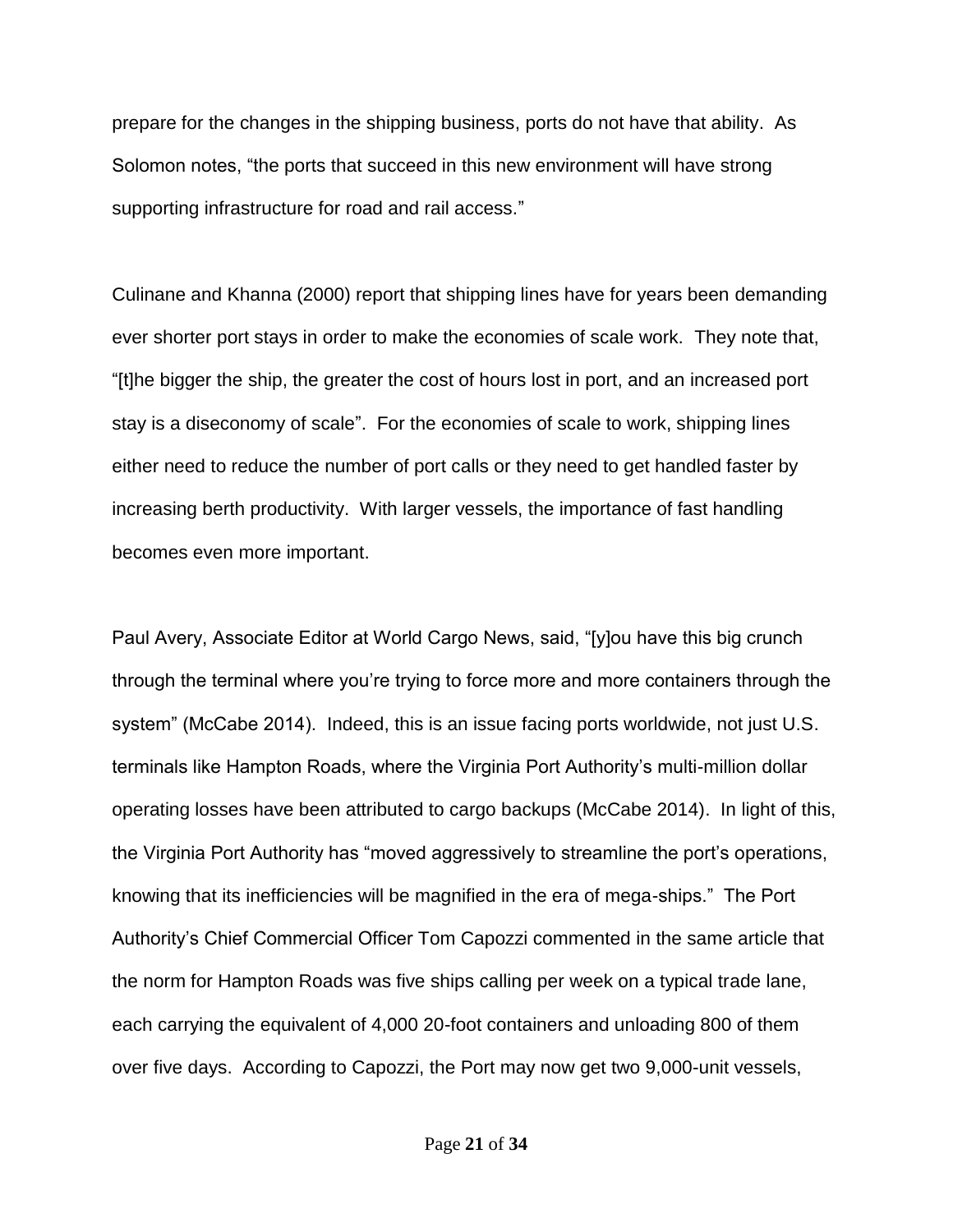each discharging up to 2,000 containers over two days. Capozzi expects, "a lot more bottleneck effects, and there's going to be a lot more strain on a port in terms of infrastructure" (McCabe 2014).

Severe congestion has been a challenge at some of the biggest container gateways in the U.S. Commenting on the prospects of bigger ships calling at the nation's biggest ports, the Journal of Commerce's Peter Tirschwell said at this year's Trans-Pacific Maritime Conference that, "[h]igher growth, accelerating trade volumes, is actually, at this moment, a fairly frightening prospect."

In article titled "Enhancing Productivity," Tirschwell (2014) further commented: "As mega-container ships replace smaller vessels in major east-west and north-south trades, terminals are struggling to turn the ships around and move containers through their facilities in a timely manner".

But as industry veterans have acknowledged, ports have long struggled to adjust to the ever-larger ships that container lines have deployed over the years. Tirschwell (2014) notes that, "[i]t's a lot easier for a carrier CEO to sign an order for a new ship than for a port to deepen its draft so that ships can enter or leave fully loaded. One takes 10 minutes, the other 10 years". The difference with today's scenario is that ships are growing at "an accelerating, some would say alarming, rate as carriers become fixated on reducing operating costs as the key to profitability."

Tirschwell further notes that this is intensifying the "pressure on terminals to perform, because carriers can't realize the potential cost savings of their mega-ships if they're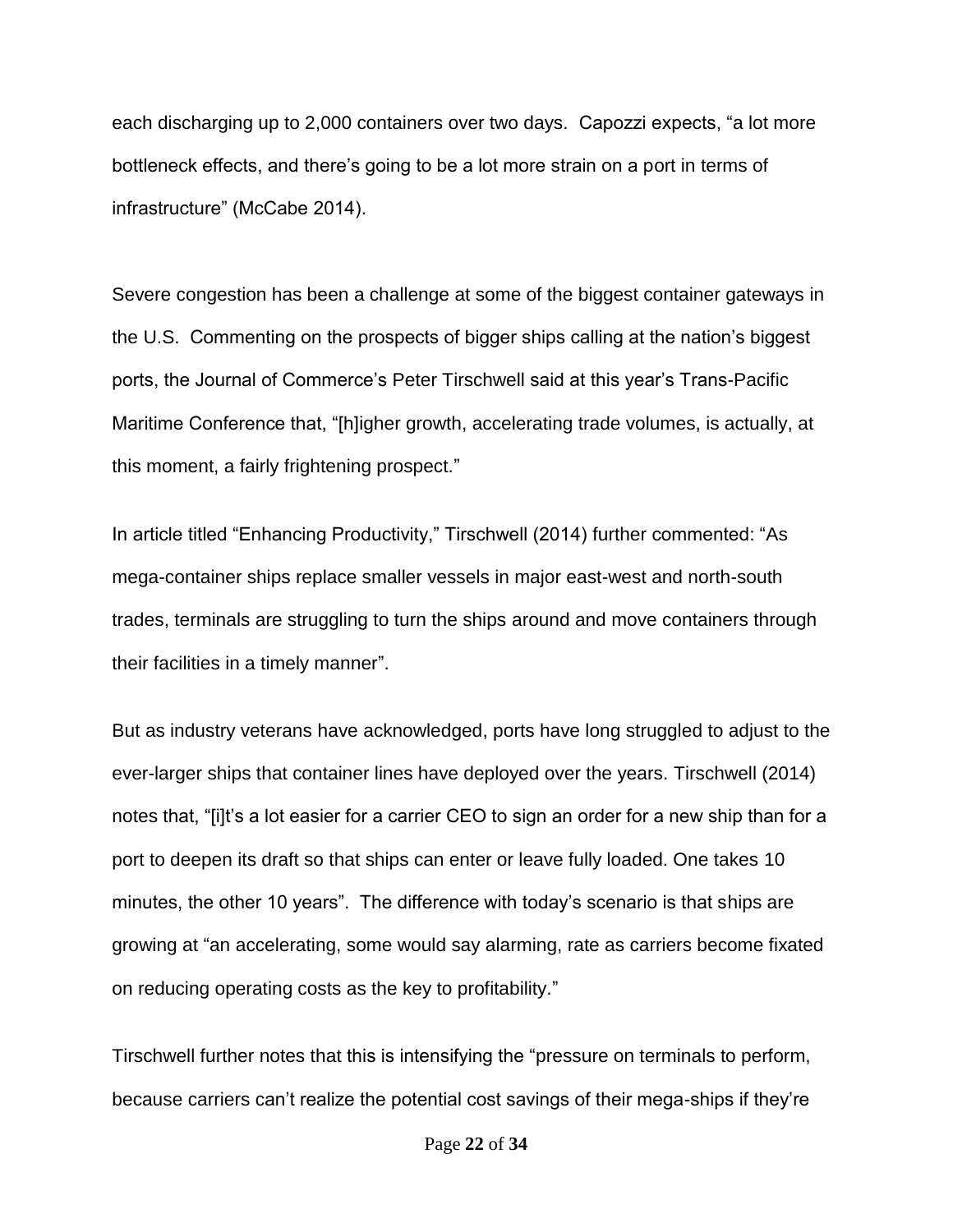always playing catch-up to stay on schedule because of port delays, which raise fuel costs". And, the consequences of being late are also growing because larger ships take up more time at port and berth windows are becoming more limited.

This brings us to the subject of terminal operations. Culinane and Khanna (2000) ask: "Who pays the bill of the upgrades needed to facilitate the larger vessels, and who pays the bill to handle them in shorter periods of time, whilst the volume exchanged per call increases?" Although these questions only seem relevant for the ports handling the biggest vessels, the same challenges arise for regional ports. So, what are the consequences for terminals? The most obvious ones are clearly the design and capability of the quay (draught, strength) and the quay cranes (outreach, air draft).

In terms of operational costs, including depreciation for waterside and yard, Culinane and Khanna report that the change from a 4,000 TEU vessel to an 18,000 TEU vessel increases operational costs by 17 percent. On top of this, the equipment needs to be upgraded, and the fleet of yard equipment must be expanded. Adding all of this up, Culinane and Khanna estimate an investment in the range of \$53 million to \$75 million.

Rothberg (2013) summarizes the impacts of the larger ships on the physical infrastructure of the ports as follows:

- Access channels width and depth
- Air draft
- Depth alongside
- Quay length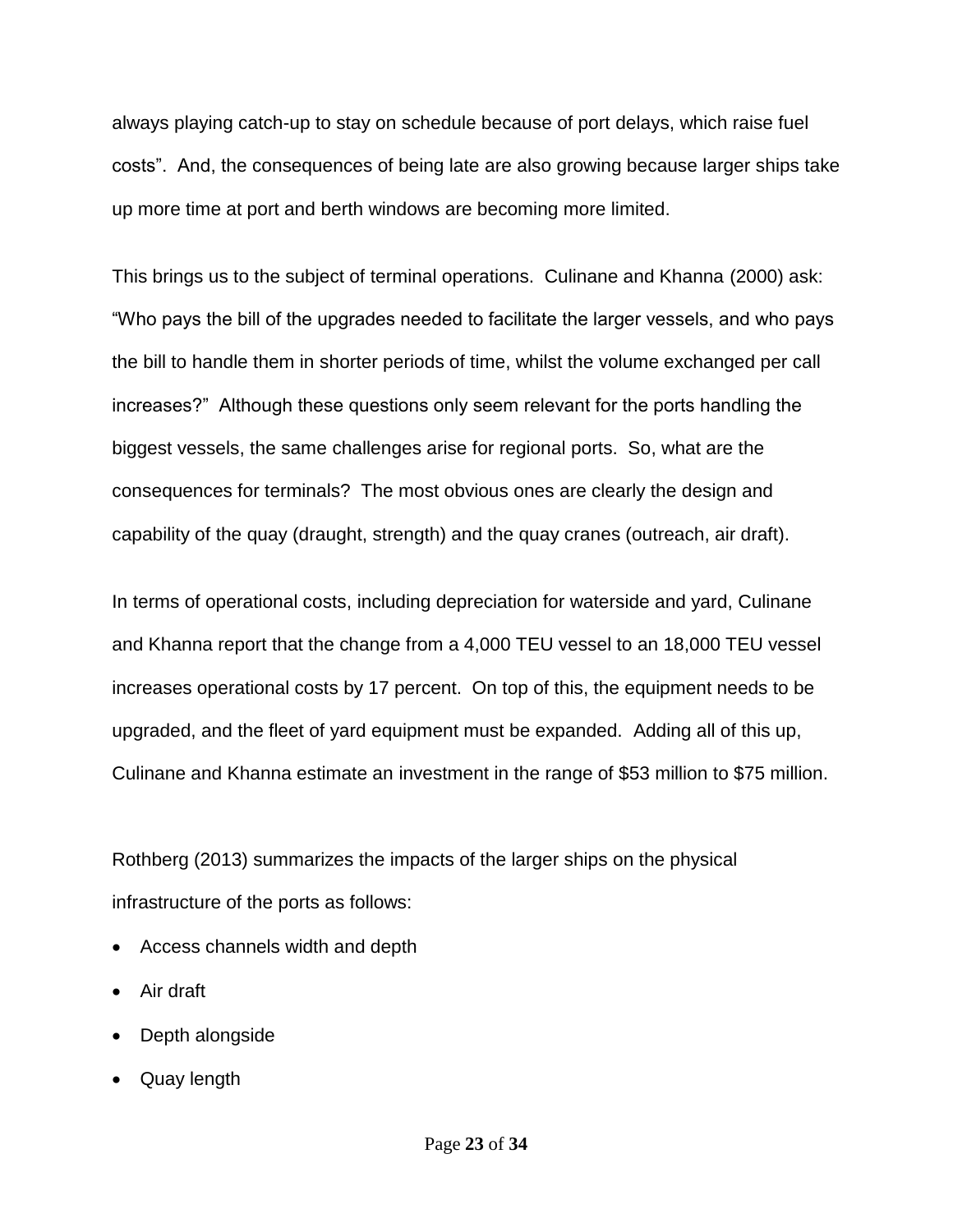- STS height, outreach and width
- Increased exchanges of containers from each ship
- Landside capacity
- Yard equipment and TOS
- Road, rail and barge access
- Hinterland connections
- Capacity to expand

Despite the additional costs that ports and terminals would have to incur – in dredging, infrastructure and capital, among others – to prepare themselves for the mega vessels, carriers have not been shy about their demands. In a presentation at the AAPA Facilities Engineering Seminar, Rothberg (2013) asked: What do shipping lines want?

A quote from Maersk Line summarizes carriers' answer to this question: "A quantum leap in productivity at the berth and in handling the vessel from pilot to pilot with the maximum speed, with due regard to safety." This translates into berthing on arrival, sufficient berthing space, ample cranes and other equipment, guaranteed berthing slots, high productivity, competitive tariffs and, above all, lower terminal through-put costs.

The bottom line is that the trend toward larger vessels will have significant implications for ports that compete to service them as well as for the land side warehouse, trucking and rail operations that must accommodate an increase in volumes. Those increased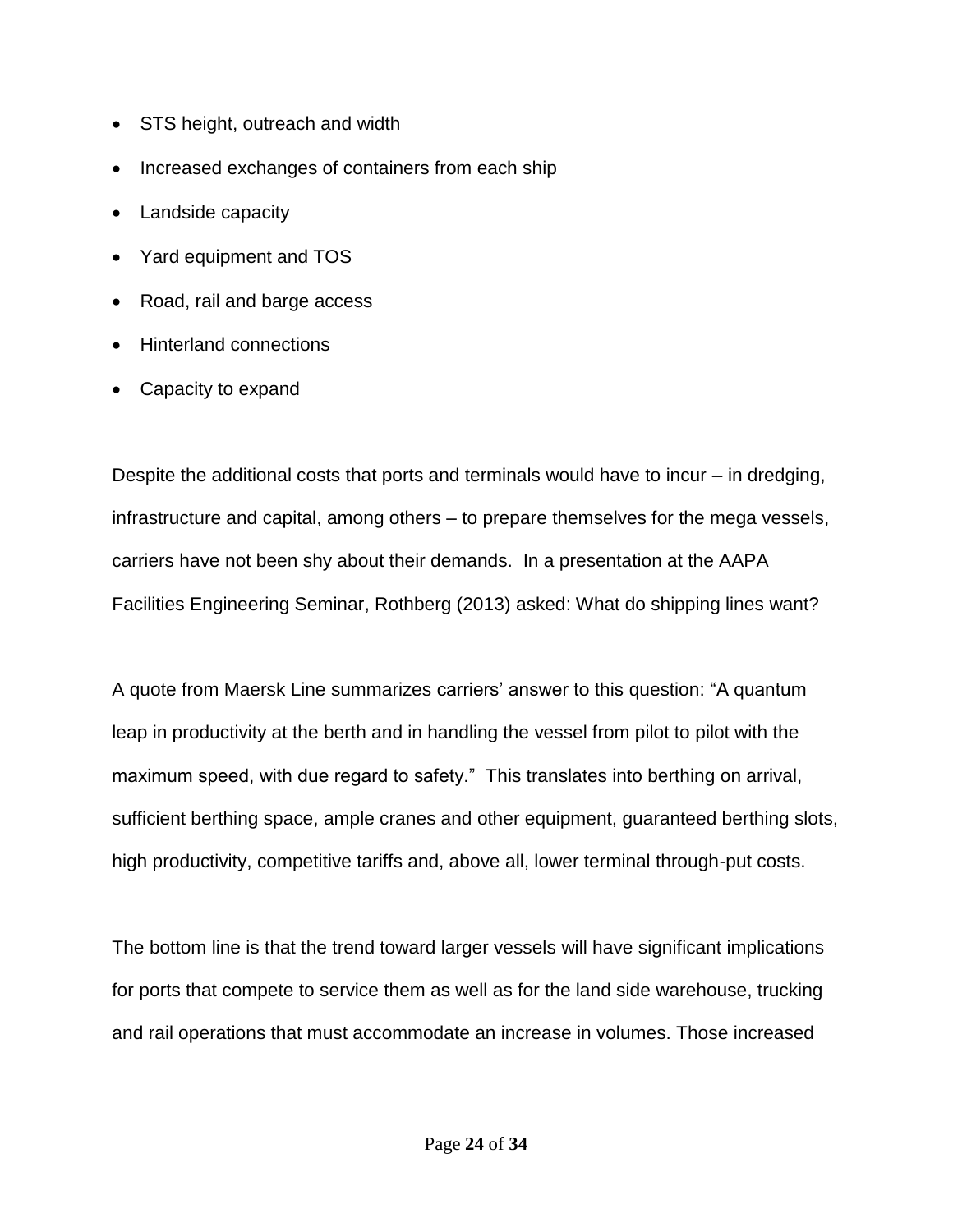volumes will likely be flowing through a fewer number of larger trade gateways such as the San Pedro Bay port complex.

Rothberg (2014) reports that the deployment of 13,000 to 18,000 TEU ships, in conjunction with the formation and expansion of vessel sharing alliances, has already resulted in fewer sailings and reductions in port calls in Asia/North Europe trade over the past five years.



## **Service Impacts of Larger Ships**

Source: Rothberg, S. (2014). "Technologies, Economics and Changes in Selected U.S. Ocean Cargo Flows." Presented at AAPA Commissioners Seminar on June 4, 2014.

In summary, the key challenges for container port infrastructure include:

- Dealing with excess capacity and over-investment in container terminals in selected ports.
- Securing permits for new terminals and supporting infrastructure in major container ports.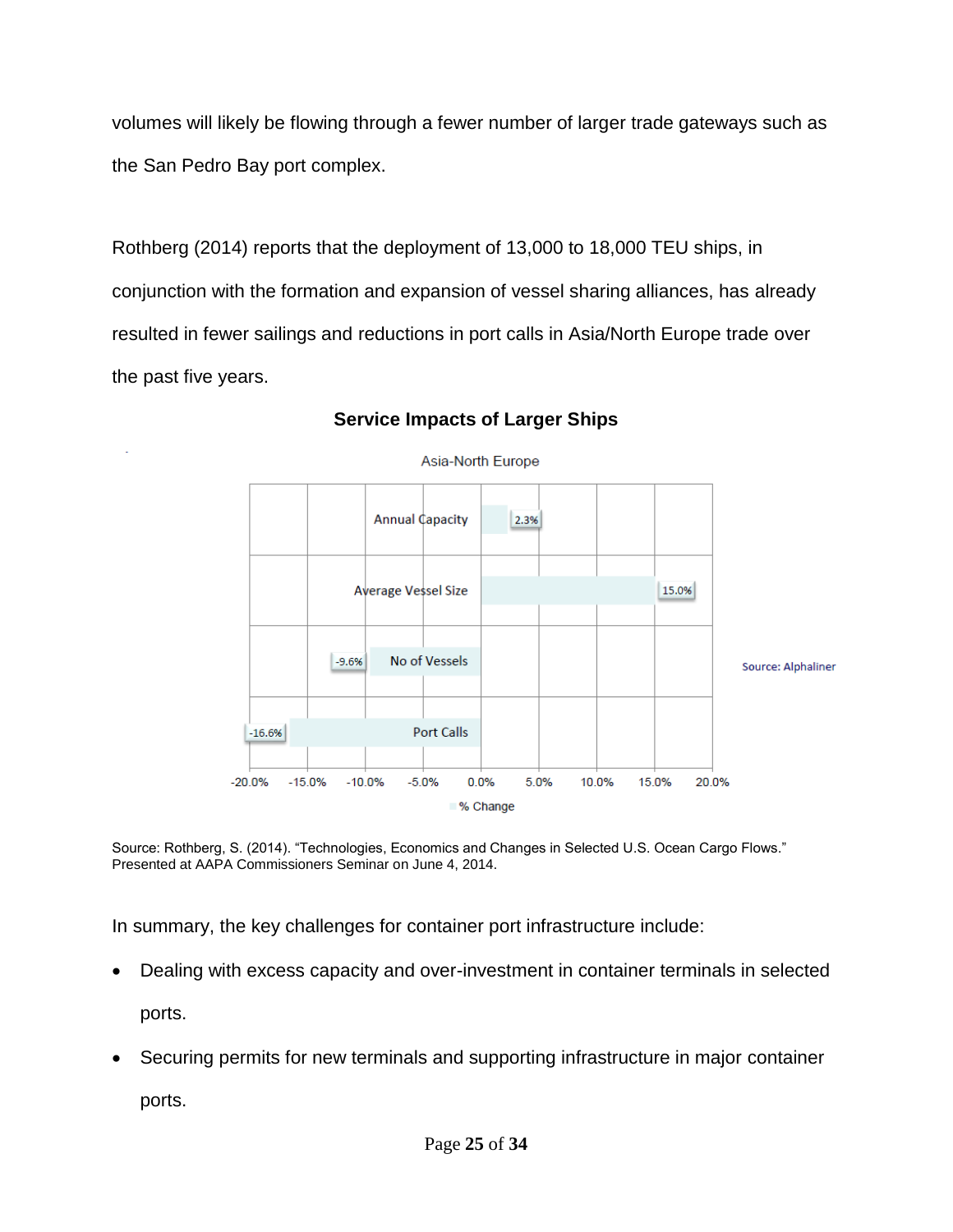- Obtaining federal/state funds for dredging projects.
- Improving rail connectivity.
- Improving productivity.

On this last point, improved productivity is nothing new but it is now even more important. And, it doesn't just mean faster turnaround times for ships. It also means cargo moving quicker through ports, which benefits shippers' supply chains and improves the overall flow of trade. This focus on productivity is expanding the role of port authorities, especially at landlord ports, which find themselves navigating the many changes taking shape in the industry.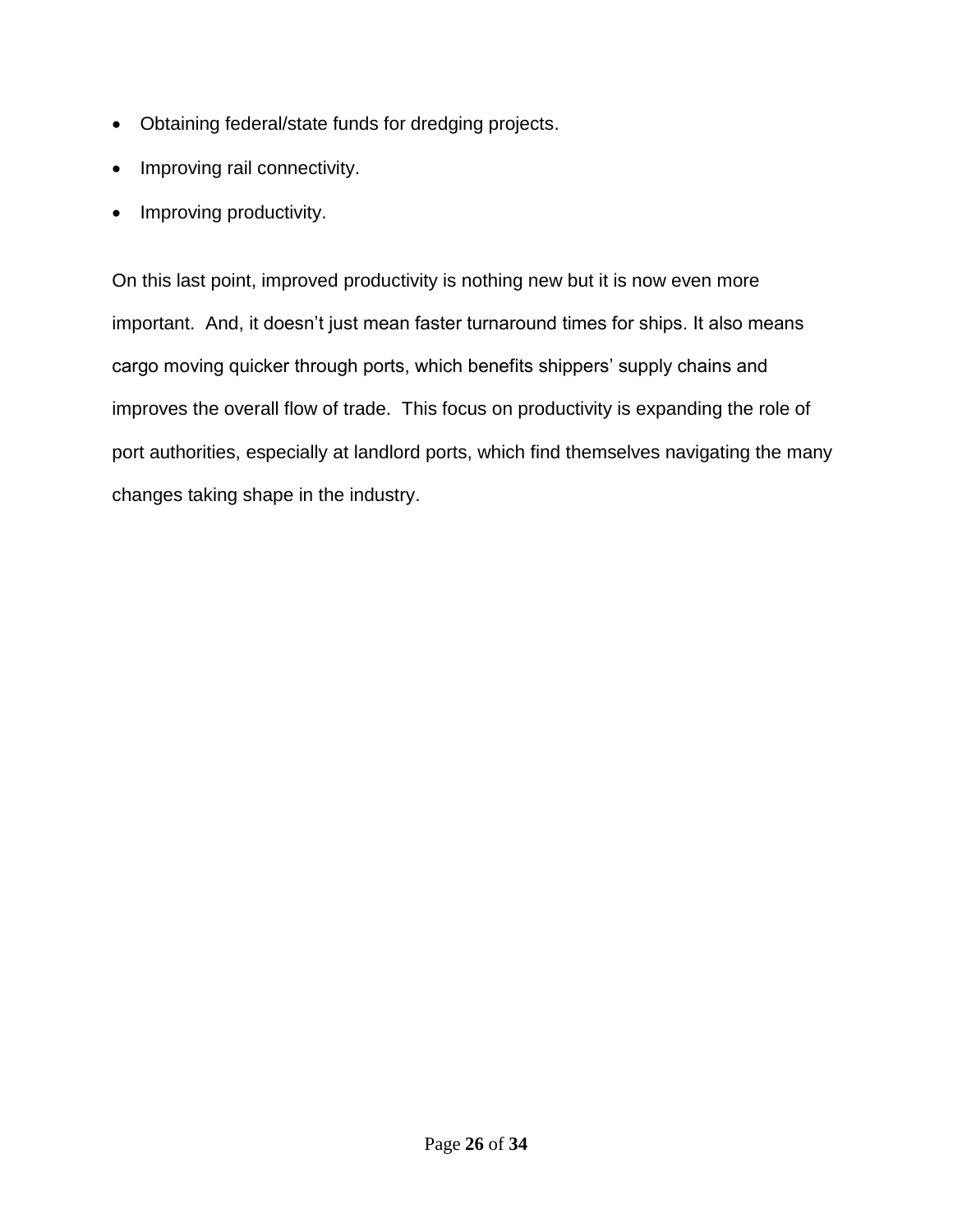## **THE ROLE OF THE PORT AUTHORITY**

According to Rothberg (2013), the needs of carriers and port operators are not always compatible. As previously explained, carriers have an economic incentive to deploy larger ships. Secondly, the pace at which larger ships are being deployed is faster than the time it takes to develop more efficient terminals at a majority of ports. Thirdly, lines will remain focused on costs, which will put pressure on port tariffs. And, finally, ports are expected to anticipate and deliver the required service by addressing physical and operational issues and making major capital expenditures. As McCabe (2014) noted, "the new, giant alliances provide the carriers a way to afford the costs of operating mega-ships. That may not translate into a benefit for ports."

Recent trends in the shipping industry are challenging the traditional role of port authorities, especially in the case of landlord ports. Such ports have to decide how to prioritize their development plans to accommodate the larger vessels. This has considerable financial and long-term implications. Port authorities also have to assume the role of facilitator and bring port stakeholders together to address common issues such as productivity and congestion. Port authorities also have to determine whether it makes sense to offer financial incentives directly to carriers to retain their business. All of this has to be done while balancing the commercial interests of the port with the needs of their host community. As fiduciaries, port leaders have to decide how they will respond to the demands of the larger vessels and alliances and what tools they will use. Jean Godwin, Executive Vice President and General Counsel of AAPA, captured this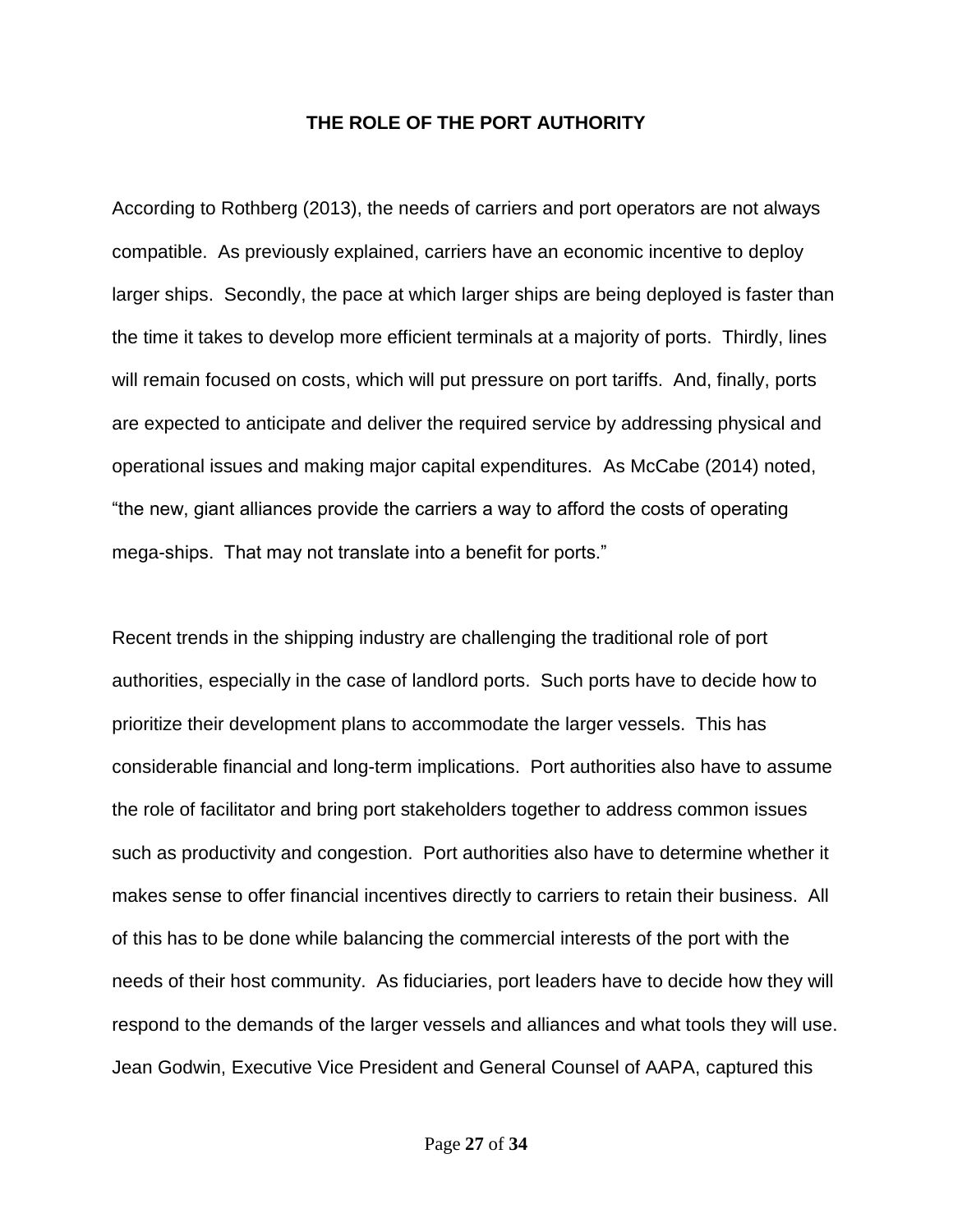well when she said, "[u]nlike carriers and shippers, ports cannot move their assets, which are the product of the investment of billions of dollars of public funds" (Solomon 2014).

What are port authorities to do in the current environment? One response has been greater collaboration among neighboring ports. Earlier this year, the Ports of Seattle and Tacoma asked the FMC for authority to gather and share information about each other's operations, facilities and rates, subject to appropriate legal oversight. The level of collaboration between the two ports is the first of its kind. In their written request, the ports told the FMC that the discussions would be designed to "identify potential options for responding to unprecedented industry pressures" (Solomon 2014).

In a February report, Drewry called the Seattle-Tacoma request a "ground-breaking move which could be copied by other ports" hoping to counter the threats from bigger ships and liner alliances (Solomon 2014). Could this collaboration mark the first of more to come? Will more port authorities seek to collaborate to fend off some of the competitive pressures brought on by larger ships and vessel agreements?

Other ports do not see the need for greater cooperation than what is currently allowed under the limited antitrust immunity. The Ports of Los Angeles and Long Beach, the nation's two busiest, compete for cargo while they cooperate on environmental, security and regional planning issues. Yet, James I. Newsome III, President and CEO of the South Carolina State Ports Authority, said regionally co-located ports, "need to seriously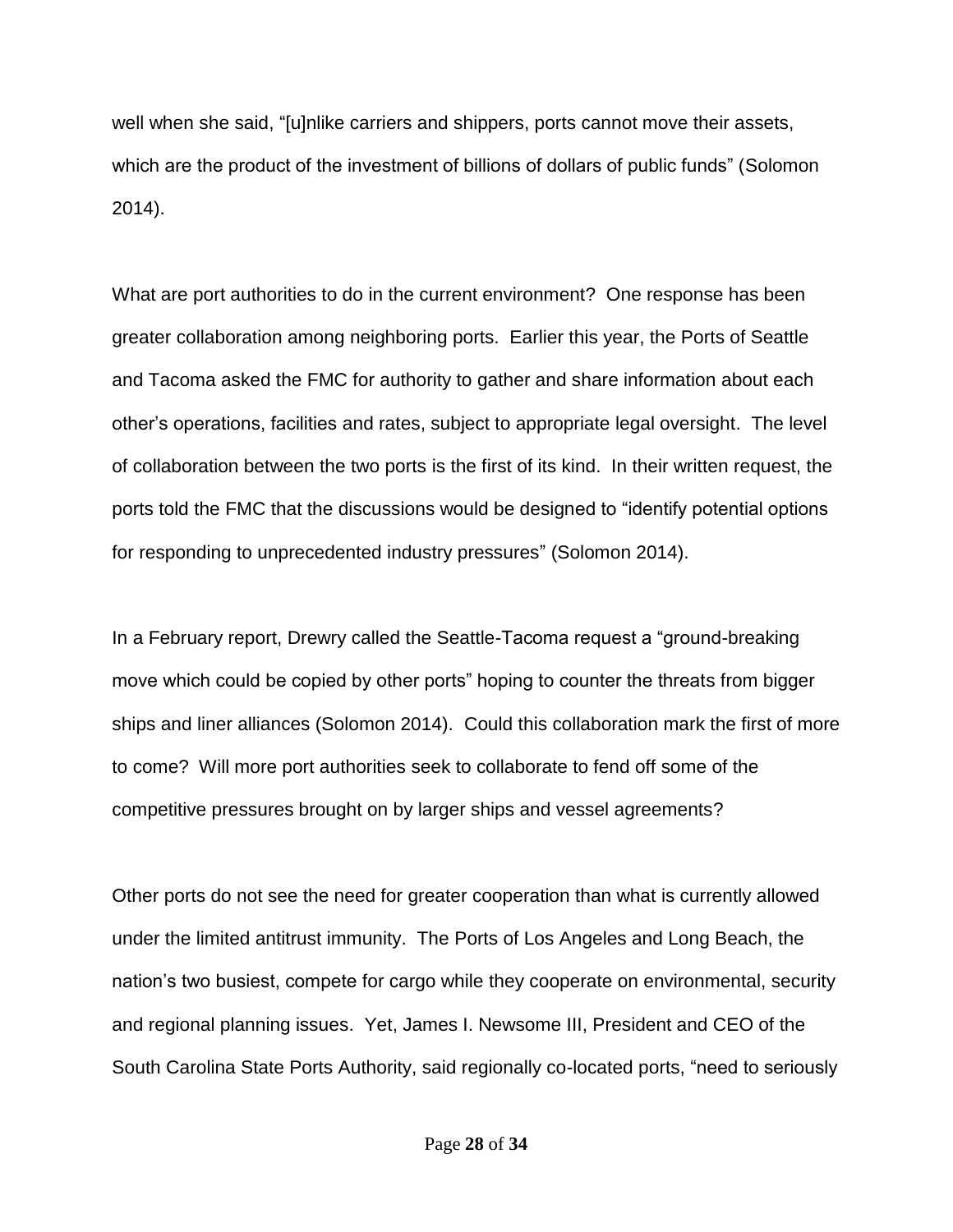evaluate the impact of the mega-alliances and whether it makes sense to forge closer commercial cooperation as a response" (Solomon 2014).

Preparing for the larger ships is "a critical aspect of any port's job", according to John Reinhart, a former Maersk Line Chief Executive who took over as the Virginia authority's CEO in February (McCabe 2014). Even landlord port authorities are taking a more active role in preparing for the larger vessels and alliances. In the San Pedro Bay, the Ports of Los Angeles and Long Beach, for example, are working jointly with port stakeholders on an effort to bring a grey chassis pool system to the port complex. The stakeholder group includes representatives from shipping lines, terminal operators, labor, beneficial cargo owners, trucking companies, railroads and the two ports.

In addition, the Long Beach Harbor Commission, the Port of Long Beach's governing body, established a committee to explore ways to improve productivity at the port. The aim is to bring awareness to the need for improved efficiencies, identify opportunities, explore options and present concepts and ideas to the port's stakeholders. Although the Port of Long Beach is a landlord port, it uses its authority to bring attention to issues of common importance to the port's partners and to facilitate solutions among the stakeholders.

Another way the Port of Long Beach attempts to encourage productivity in the terminals is through financial incentives. In June of this year, the Board of Harbor Commissioners approved a two-year program that offers carriers a discount for all incremental cargo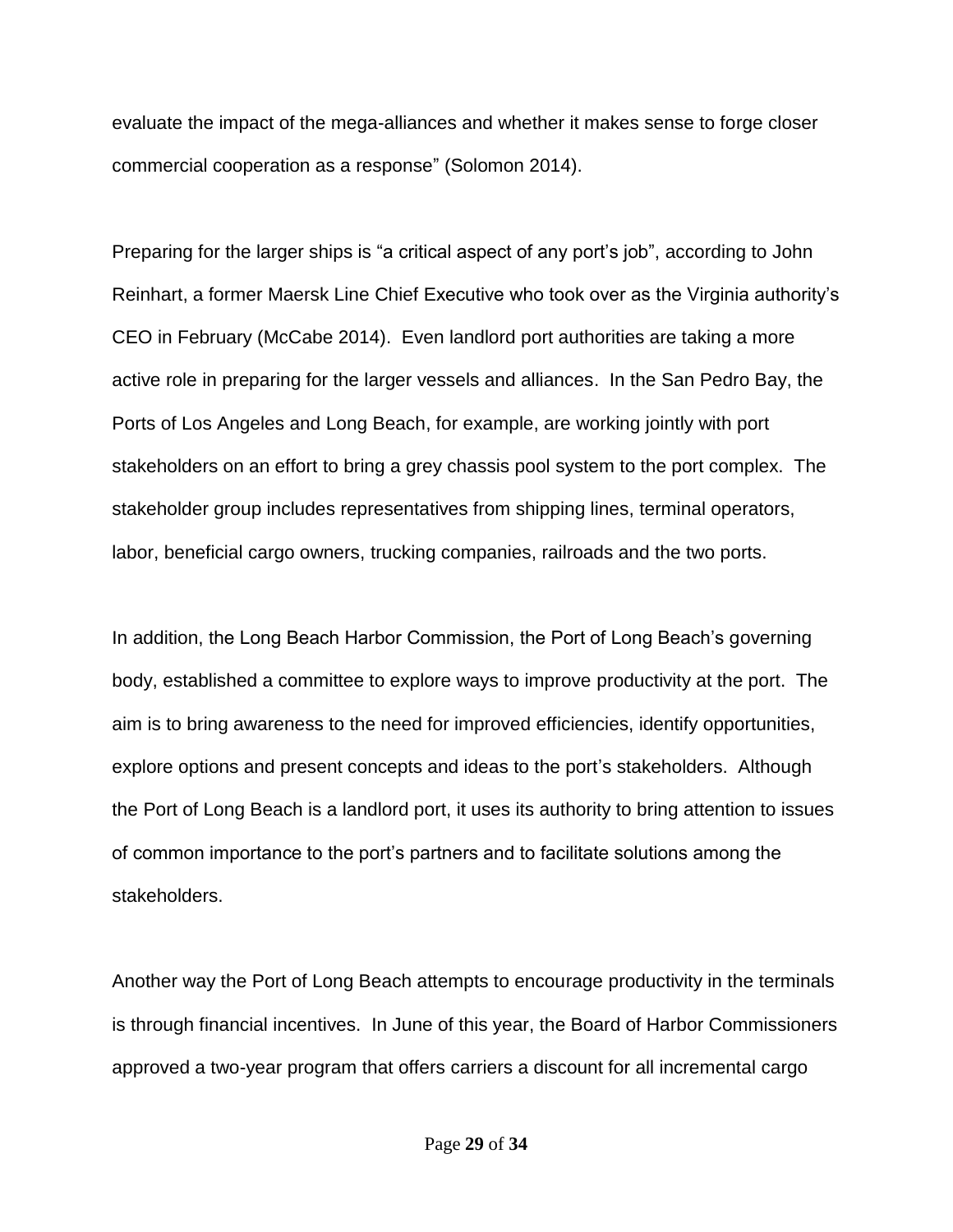that is moved to and from terminals on rail, facilitating the flow of cargo into and out of the terminals.

In addition to a focus on productivity, big ships are requiring ports to invest heavily into their infrastructure. The American Association of Port Authorities has reported that U.S. ports plan to spend \$46 billion by 2017. Miami has already spent \$2 billion on improvements, including four new mega-cranes to handle the expected increase in container traffic, and it is spending another \$1 billion to build a tunnel for truck traffic between the harbor and U.S. I-95. The Ports of Savannah and Charleston are, between them, spending almost \$1 billion in dredging projects to deepen their harbors. The Port Authority of New York/New Jersey is spending \$1.2 billion to raise the Bayonne Bridge by 60 feet so that larger ships can enter the Ports of Newark and Elizabeth unobstructed (Newton 2014). The Port of Long Beach is spending \$4.5 billion over 10 years to replace an aging bridge with one that will be taller, wider and more modern. It is also building a new mega terminal with a capacity of three million TEU's that will be the world's greenest and enhancing rail connections throughout the port.

Ports around the world are also investing in infrastructure. Canada has already invested \$3 billion in 93 projects under the Asia-Pacific Gateway and Corridor Initiative. In Europe, where the big ships started and are more prevalent, the Port of Rotterdam is investing \$932 million in new facilities and equipment at the new Maasvlakte 2 facility. DP World is also investing about \$2.3 billion at the London Gateway container port on the Thames, with both facilities designed to support mega ships. In addition to port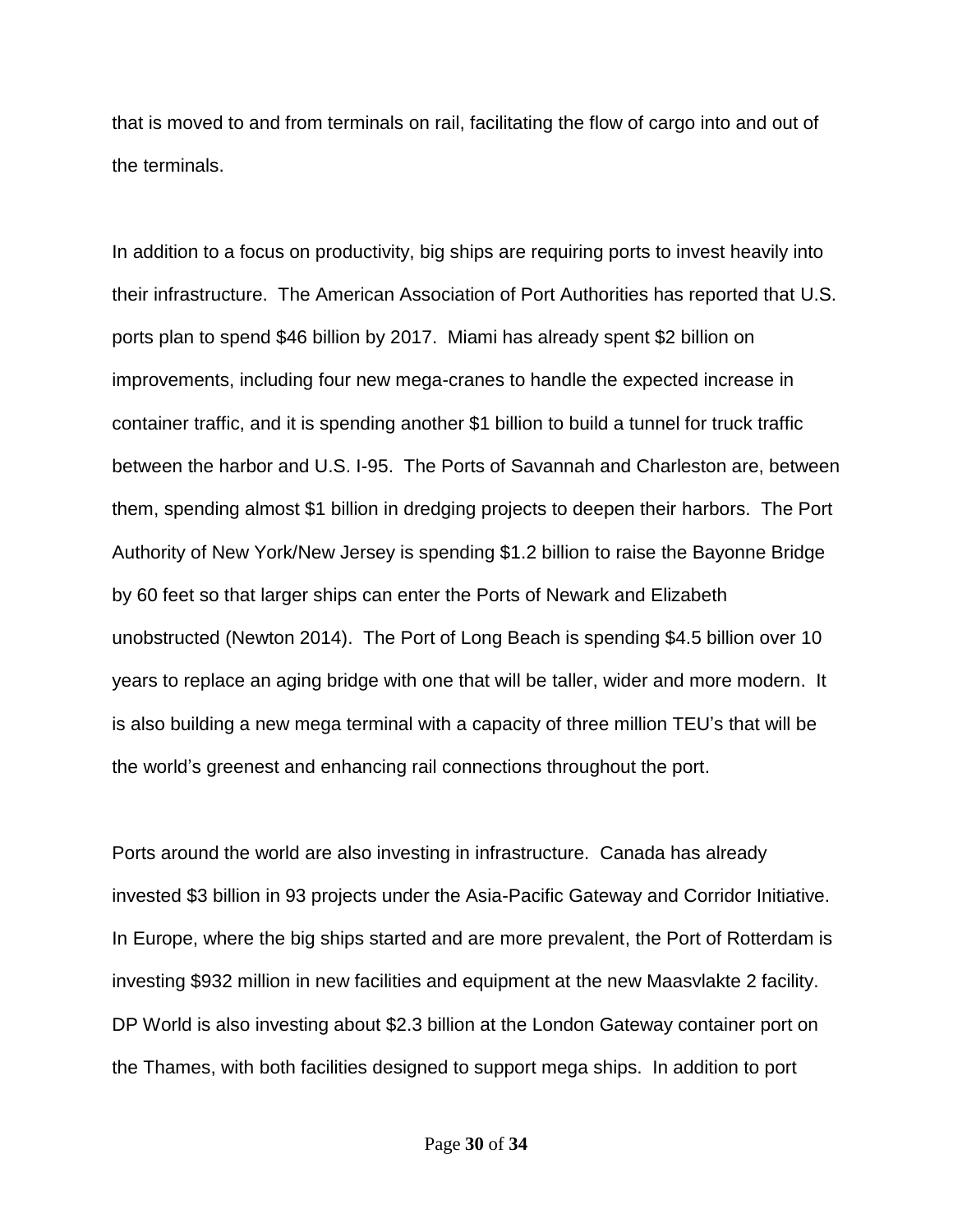facilities, larger ships may require infrastructure improvements, including expanded railroad and highway capacity, to handle cargo from the ships.

It should be noted that investments in infrastructure not only require significant amounts of funding, but they also take time to plan, bid and build the projects. As ports continue to invest heavily in port infrastructure, port authorities should also consider pursuing a freight strategy that encompasses the entire supply chain, from gateway to destination. A national freight policy could help ports plan more strategically. It could also help guide the disbursement of federal funding. Without a freight strategy in place, some have observed that many ports receive some funding but no port receives enough. Instead, a national plan could focus attention on the entire supply chain and help prioritize projects of national significance and reduce the number of redundant projects at individual ports. Advocating for such a plan could help the nation's supply chain better prepare for industry changes such as the larger vessels and the alliances.

In Canada, the federal government has taken a proactive stance on freight policy and port development. The government, for example, has invested heavily in the development of Prince Rupert, a former logging community in northern British Columbia. As a result, today Prince Rupert is a busy gateway that is competing with U.S. West Coast ports. The Canadian government hopes Prince Rupert will become a major transit point for cargo. The port promotes itself as offering "the shortest trade route with Asia" and being "only 100 hours to Chicago" (Newton 2014).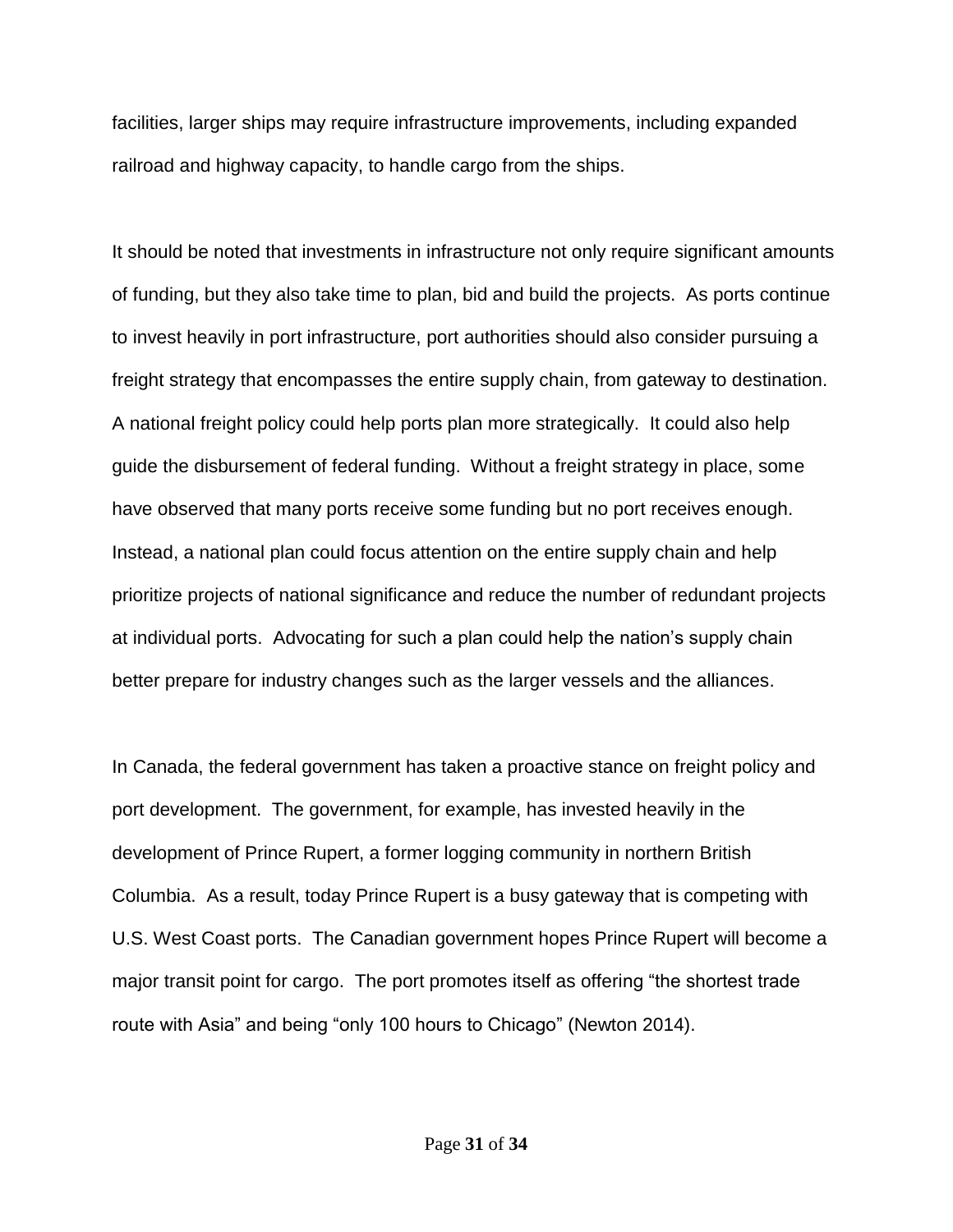If the U.S. were to develop a national freight strategy, it could provide funding for critical projects of national significance. It could also help to prioritize the projects. However, some ports may argue that a national freight plan would let the federal government – and not the market – decide which ports will succeed and which will not. The concern is that this could reduce competition between ports. However, while infrastructure is certainly a major factor that carriers look at to decide where to call, it is not the only factor. Holding infrastructure investments neutral, ports can continue to compete based on productivity, reliability and fees.

The role of the port authority has never been more critical. The big ships are a gamechanger and the port authorities that respond strategically will have the best opportunity for success.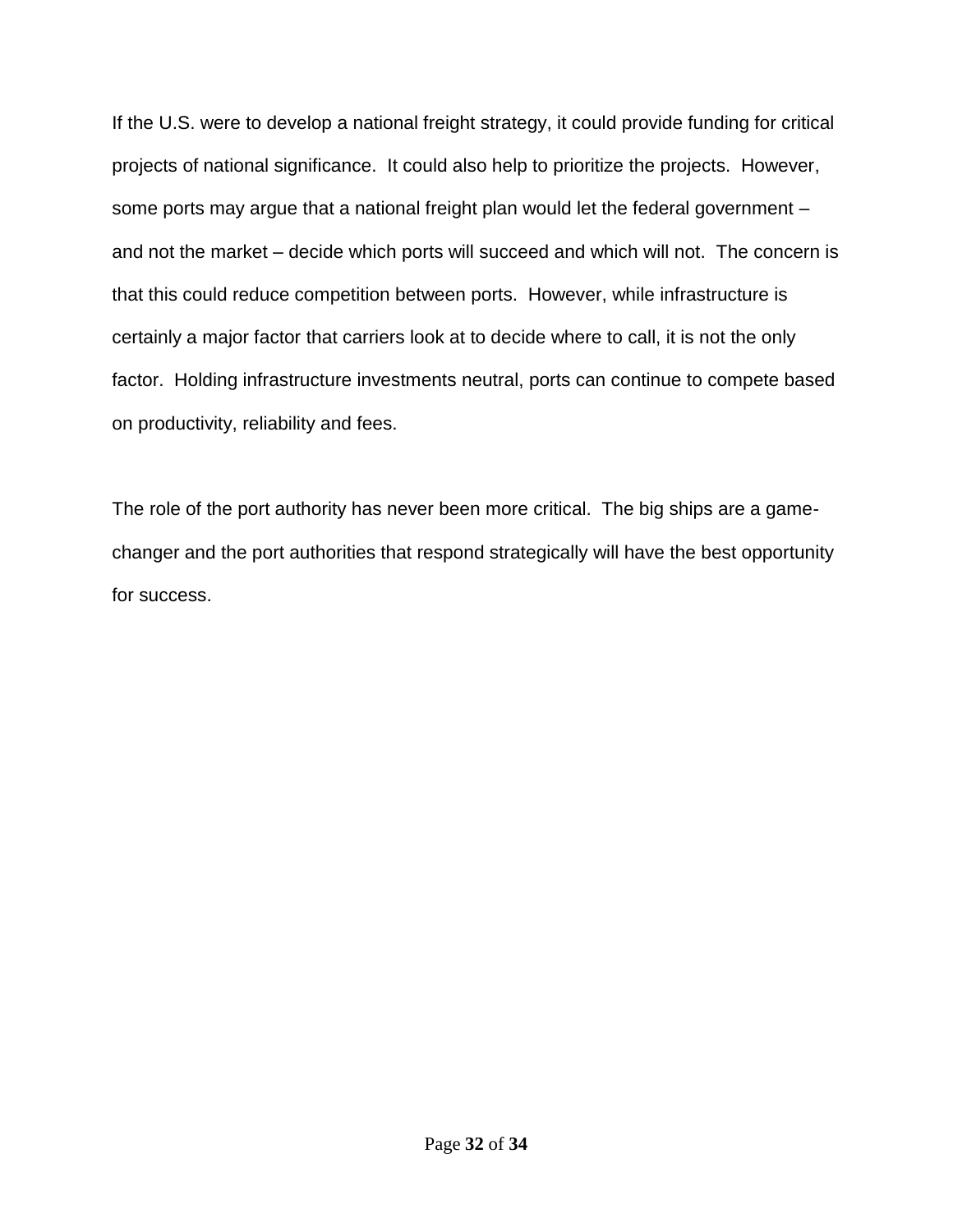## **REFERENCES**

Brooks, C. (2014). "A P3 Revival? Never Say Never, Maritime Expert Says" Journal of Commerce, June 23, 2014

Cullinane, K. and Khanna, M. (2000). "Economies of Scale in Large Containerships". Journal of Transport Economics and Policy, Vol. 33, pp. 185-207.

Dijkstra, A (2008). "Trade-off between handling and hauling speed in liner shipping with increasing cargo volumes." Msc thesis, Groningen, The Netherlands, Rijks Universiteit Goningen.

McCabe, R. (2014). "Mega –alliances" bring age of the big ship to port." PilotOnline.com, April 20, 2014.

[Mongelluzzo,](http://www.joc.com/users/bmongelluzzojoccom) B. (2013). "US Ports Dangle New Incentives to Lure Services". Journal of Commerce. Nov 26, 2013.

Newton, E. (2014). "The Second Coming of the Panama Canal." Forward Global Perspective from MSCI, March/April 2014.

Notteboom, T (2004). 'Container Shipping and Ports: An Overview. Review of Network Economics', 3, pp 86-106.

Rothberg, S. (2013). "Market-Driven Far-Reaching Scenarios: Impact and Opportunities Resulting from Global Change." Presented at AAPA Facilities Engineering Seminar on November 6, 2013.

Rothberg, S. (2014). "Technologies, Economics and Changes in Selected U.S. Ocean Cargo Flows." Presented at AAPA Commissioners Seminar on June 4, 2014.

Saanen, Y. (2013). "Mega ships: positive asset or terminals' worst nightmare?" Port Technology International, May 2013.

Ship and Bunker (2013). "Bigger Ships Put Pressure on All Ports." Ship and Bunker. August 7, 2013.

Sisson, M. (2013). "Impact and Opportunities from Global Change." Presented at AAPA Facilities Engineering Seminar on November 6, 2013.

Solomon, M.B. (2014). "Hang together or hang separately?" OC Velocity, March 3, 2014.